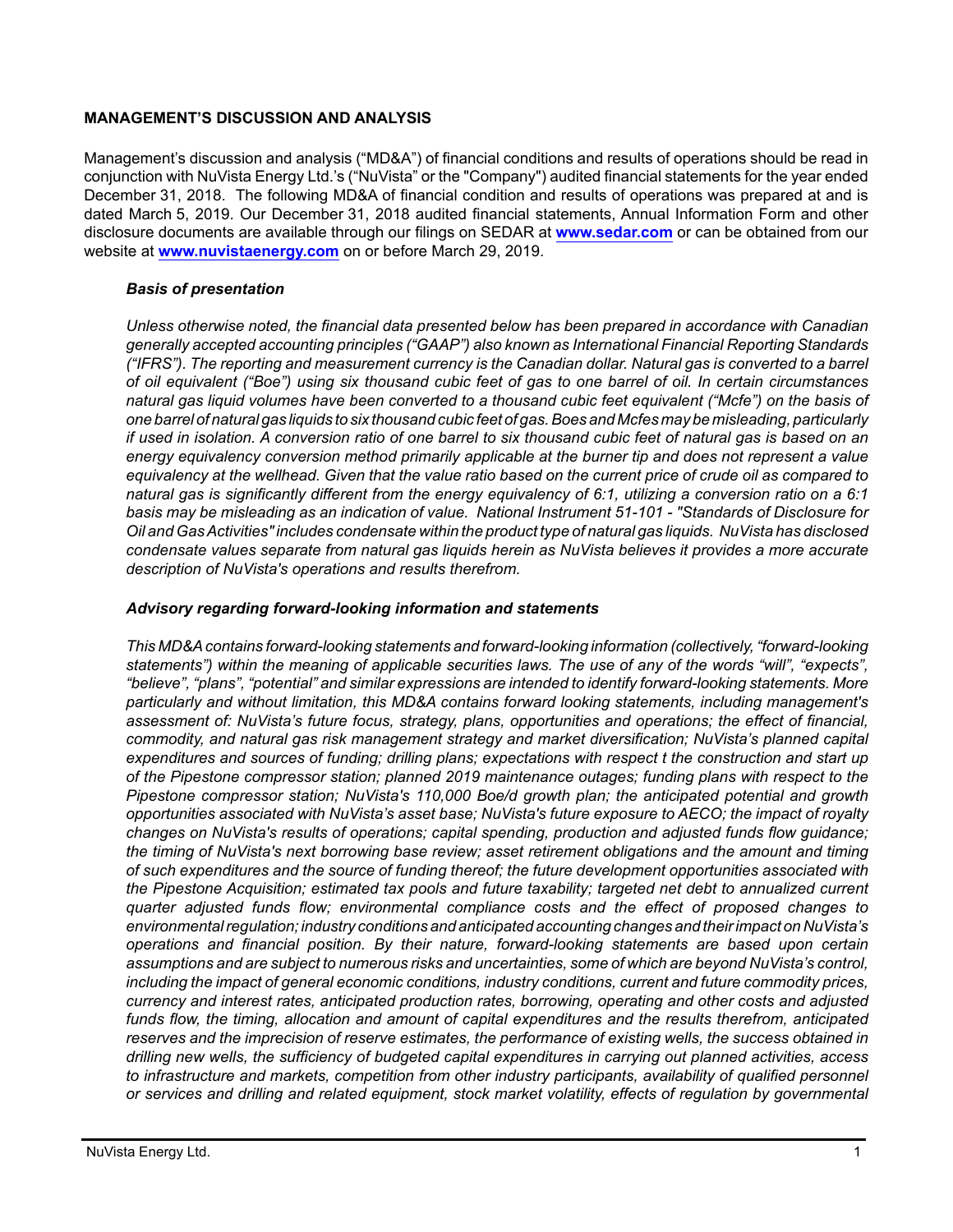*agencies including changes in environmental regulations, tax laws and royalties; the ability to access sufficient capital from internal sources and bank and equity markets; and including, without limitation, those risks considered under "Risk Factors" in our Annual Information Form. Readers are cautioned that the assumptions used in the preparation of such information, although considered reasonable at the time of preparation, may prove to be imprecise and, as such, undue reliance should not be placed on forward-looking statements. NuVista's actual results, performance or achievement could differ materially from those expressed in, or implied by, these forward-looking statements, or if any of them do so, what benefits NuVista will derive therefrom. NuVista has included the forward-looking statements in this MD&A in order to provide readers with a more complete perspective on NuVista's future operations and such information may not be appropriate for other purposes. NuVista disclaims any intention or obligation to update or revise any forward-looking statements, whether as a result of new information, future events or otherwise, except as required by law.*

#### *Non-GAAP measurements*

*Within the MD&A, references are made to terms commonly used in the oil and natural gas industry. Management uses "adjusted funds flow", "adjusted funds flow per share", "operating netback", "corporate netback", "capital expenditures" and "net debt" to analyze performance and leverage. These terms do not have any standardized meaning prescribed by IFRS and therefore may not be comparable to similar measures presented by other companies where similar terminology is used. For further information refer to the section "Non-GAAP measures" within this MD&A.* 

#### *Description of business*

NuVista is an exploration and production company actively engaged in the development, delineation and production of condensate, oil and natural gas reserves in the Western Canadian Sedimentary Basin. NuVista's focus is on the scalable and repeatable condensate-rich Montney formation in the Alberta Deep Basin ("Wapiti Montney"). The common shares of NuVista trade on the Toronto Stock Exchange ("TSX") under the symbol NVA.

#### *Asset Transactions*

On September 6, 2018, the Company closed the acquisition of Cenovus Pipestone ULC and Cenovus Pipestone Partnership (the "Pipestone Acquisition") which held assets in the Pipestone area of Northwest Alberta (the "Acquired Assets") for \$619.4 million including customary adjustments. Subsequently, all of the Acquired Assets were assumed by NuVista and the partnership and ULC were dissolved. The Acquired Assets are situated primarily in the condensaterich Alberta Triassic Montney fairway on 35,250 net acres of land featuring four layers of Montney development, and represented a 29% increase to the Company's Montney land position, adding approximately 9,600 Boe/d per year of production and significant infrastructure. The Pipestone Acquisition was funded with the Company's expanded credit facilities and the issuance of 47.4 million common shares at a price of \$8.10 per share for gross proceeds of \$384.1 million.

There were no property dispositions in the three months and year ended December 31, 2018, compared to minor dispositions of non core assets in the comparable periods of 2017.

#### *Drilling activity*

|                                                 | Three months ended December 31 |          | Year ended December 31 |            |  |  |
|-------------------------------------------------|--------------------------------|----------|------------------------|------------|--|--|
| Number of wells                                 | 2018                           | 2017     | 2018                   | 2017       |  |  |
| Wells drilled - gross (net) $(1)$               | 3.0(3.0)                       | 4.0(4.0) | 26.0(25.5)             | 30.0(30.0) |  |  |
| Wells completed - gross (net) $(2)$             | 5.0(4.8)                       | 3.0(3.0) | 23.0(22.5)             | 32.0(32.0) |  |  |
| Wells brought on production - gross (net) $(3)$ | 0(0.0)                         | 2.0(2.0) | 19.0 (18.8)            | 30.0(30.0) |  |  |

(1) Based on rig release date.

(2) Based on frac end date.

<sup>(3)</sup> Based on first production date of in-line test or on production and tied-in to permanent facilities.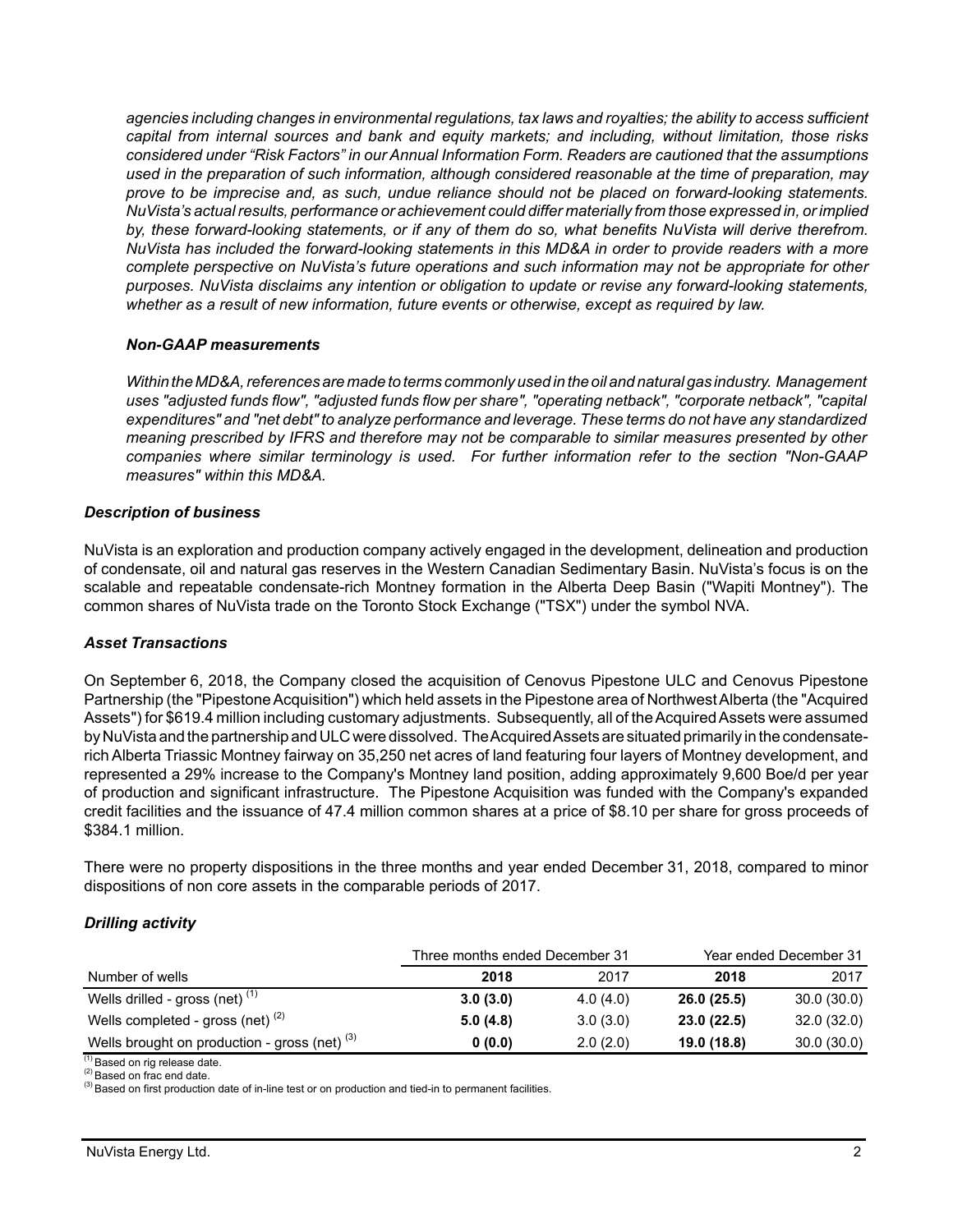For the three months ended December 31, 2018, NuVista drilled 3 (3.0 net) natural gas wells compared to 4 (4.0 net) natural gas wells in the comparable period of 2017. For the year ended December 31 2018, NuVista drilled 25 (24.5 net) natural gas wells and 1 disposal well, compared to 30 (30.0 net) natural gas wells in the comparable period of 2017.

 All wells in 2018 and 2017 were drilled in NuVista's Wapiti Montney operating area with a 100% success rate and an average working interest of 98% and 100% respectively.

#### *Production*

|                                          |         |         | Three months ended December 31 | Year ended December 31 |         |          |  |
|------------------------------------------|---------|---------|--------------------------------|------------------------|---------|----------|--|
|                                          | 2018    | 2017    | % Change                       | 2018                   | 2017    | % Change |  |
| Natural gas (Mcf/d)                      | 174.286 | 131,703 | 32                             | 144.750                | 108.187 | 34       |  |
| Condensate & oil (Bbls/d)                | 14.766  | 13,087  | 13                             | 12.674                 | 9,860   | 29       |  |
| Natural gas liquids ("NGLs") (Bbls/d)    | 5.246   | 2,397   | 119                            | 3.554                  | 1,893   | 88       |  |
| Total (Boe/d)                            | 49.060  | 37.435  | 31                             | 40.353                 | 29.783  | 35       |  |
| Condensate, oil & NGLs weighting (1) (2) | 41%     | 41%     |                                | 40%                    | 39%     |          |  |
| Condensate & oil weighting $(2)$         | 30%     | 35%     |                                | 31%                    | 33%     |          |  |

 $\overline{^{(1)}}$  NGLs include butane, propane and ethane.

 $(2)$  Product weighting is based on total production.

Production for the three months and year ended December 31, 2018 increased 31% and 35% respectively over the comparative periods of 2017 as a result of production increases from new development in Montney and the incremental production associated with the Pipestone Acquisition. Fourth quarter production of 49,060 Boe increased significantly from third quarter 2018 production of 40,080 Boe/d, primarily as a result of full quarter production of the Acquired Assets. Condensate & oil volume weighting of 30% remained relatively steady compared to the prior year comparative periods, and 32%% in the third quarter of 2018.

Production from the Acquired Assets for the three months and year ended December 31, 2018 was 9,794 Boe/d and 3,214 Boe/d respectively, with the smaller annual production impact as a result of acquiring the assets on September 6, 2018.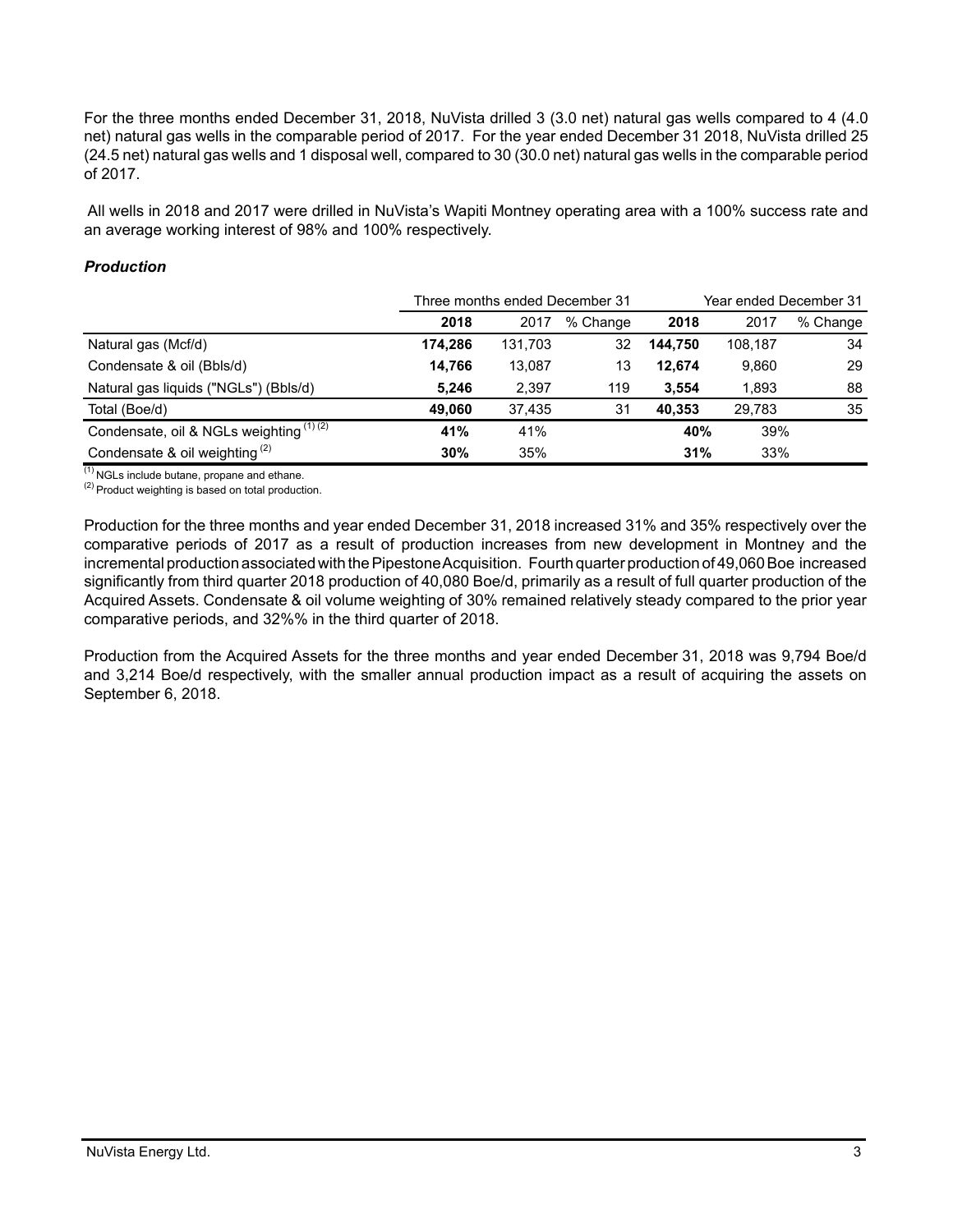# *Pricing*

|                                                       | Three months ended December 31 |       |          | Year ended December 31 |       |            |
|-------------------------------------------------------|--------------------------------|-------|----------|------------------------|-------|------------|
|                                                       | 2018                           | 2017  | % change | 2018                   | 2017  | $%$ change |
| Realized selling prices (1) & (2)                     |                                |       |          |                        |       |            |
| Natural gas (\$/Mcf)                                  | 3.69                           | 3.41  | 8        | 3.51                   | 3.55  | (1)        |
| Condensate & oil (\$/Bbl)                             | 51.60                          | 68.36 | (25)     | 70.92                  | 61.01 | 16         |
| NGLs (\$/Bbl)                                         | 28.53                          | 33.17 | (14)     | 32.83                  | 25.81 | 27         |
| Barrel of oil equivalent (\$/Boe)                     | 31.69                          | 38.04 | (17)     | 37.74                  | 34.75 | 9          |
| <b>Benchmark pricing</b>                              |                                |       |          |                        |       |            |
| Natural gas - AECO 5A daily index (Cdn\$/Mcf)         | 1.56                           | 1.69  | (8)      | 1.50                   | 2.16  | (31)       |
| Natural gas - AECO 7A monthly index (Cdn\$/Mcf)       | 1.90                           | 1.96  | (3)      | 1.53                   | 2.43  | (37)       |
| Natural gas - NYMEX (monthly) (US\$/MMbtu)            | 3.64                           | 2.93  | 24       | 3.09                   | 3.11  | (1)        |
| Natural gas - Chicago Citygate (monthly) (US\$/MMbtu) | 3.62                           | 2.92  | 24       | 3.06                   | 3.04  | 1          |
| Natural gas - Dawn (daily) (US\$/MMbtu)               | 3.79                           | 2.95  | 28       | 3.13                   | 3.04  | 3          |
| Natural gas - Malin (monthly) (US\$/MMbtu)            | 3.90                           | 2.70  | 44       | 2.69                   | 2.82  | (5)        |
| Oil - WTI (US\$/BbI)                                  | 58.81                          | 55.40 | 6        | 64.77                  | 50.95 | 27         |
| Oil - Edmonton Par - (Cdn\$/Bbl)                      | 42.79                          | 69.07 | (38)     | 69.39                  | 62.88 | 10         |
| Condensate - Condensate @ Edmonton (Cdn\$/Bbl)        | 59.63                          | 73.74 | (19)     | 78.89                  | 66.90 | 18         |
| Exchange rate - (Cdn\$/US\$)                          | 1.32                           | 1.27  | 4        | 1.30                   | 1.30  |            |

<sup>(1)</sup> Prices exclude price risk management realized and unrealized gains and losses on financial derivative commodity contracts but includes gains and losses on physical sale contracts and natural gas price diversification.

(2) The average condensate and NGLs selling price is net of pipeline tariffs and fractionation fees.

Global oil prices were 27% stronger on average in 2018 compared to 2017, however they declined in the fourth quarter with the WTI benchmark decreasing close to 15% from \$69.50 in the third quarter of 2018 to average US \$58.81/Bbl in the fourth quarter of 2018. US production growth continued its upward trajectory and production waivers given to Iran allowed for more supply than anticipated. This led to storage builds in the fourth quarter of 2018 and a softening of global oil prices. In December, OPEC and other nations agreed to a 1.2 million Bbl/d production cut to stabilize the global oil market. Canadian heavy oil differentials widened in a sudden and unprecedented fashion in the fourth quarter and this temporarily but significantly pressured the light oil market and also the condensate market. In December, the Alberta Government announced a mandated temporary oil supply curtailment which had the immediate effect of improving heavy oil, light oil and condensate differentials starting in January 2019. Condensate prices continued to outperform light oil prices with the Edmonton marker averaging C\$59.63/Bbl for the quarter.

There has been sizable growth in US gas production in 2018 primarily from the Marcellus play along with associated gas from liquids production. This production growth was offset by growth in US liquid natural gas ("LNG") exports, exports to Mexico, and strong power demand. The significant storage deficit continued throughout the summer and into the winter heating season. NYMEX gas prices were up slightly compared to the third quarter of 2018 averaging US\$3.64/MMbtu. Eastern North American and MidWest prices were similar to NYMEX gas prices in the fourth quarter. Gas production growth in Western Canada along with a slow start to winter led to continued weak AECO gas prices. AECO gas prices averaged \$1.90/Mcf in the fourth quarter of 2018 representing an increase of 41% from \$1.35/Mcf in the third quarter of 2018 but a 3% decrease from the fourth quarter of 2017.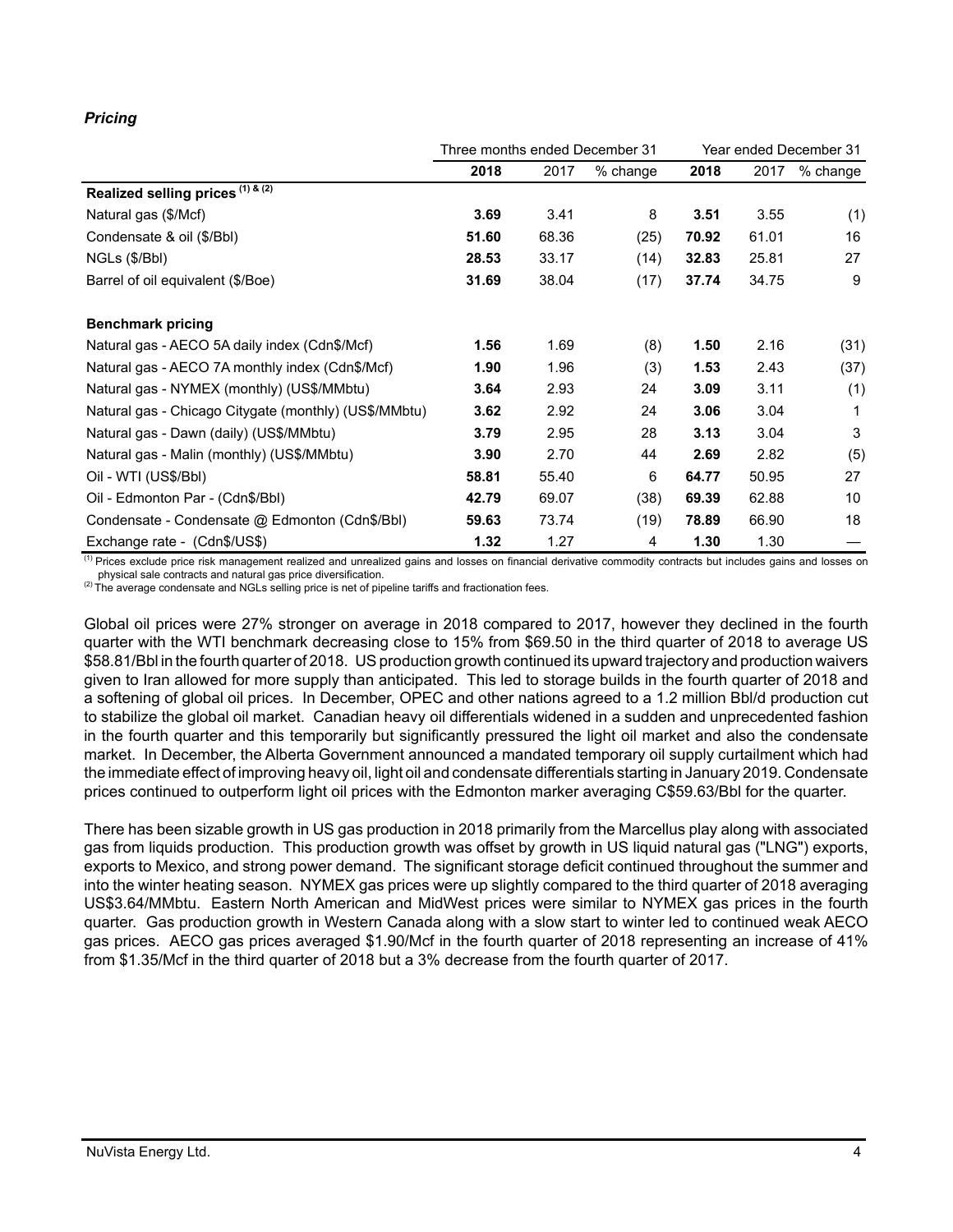#### *Revenue*

#### *Petroleum and natural gas revenues*

|                                          |         |                 | Three months ended December 31 |                 |         | Year ended December 31 |         |                 |  |
|------------------------------------------|---------|-----------------|--------------------------------|-----------------|---------|------------------------|---------|-----------------|--|
|                                          | 2018    |                 | 2017                           |                 | 2018    |                        |         | 2017            |  |
| (\$ thousands, except % amounts)         | S       | $%$ of<br>total | \$                             | $%$ of<br>total |         | $%$ of<br>total        |         | $%$ of<br>total |  |
| Natural gas <sup>(1)</sup>               | 59.136  | 41              | 41.395                         | 32              | 185.170 | 33                     | 140.350 | 37              |  |
| Condensate & oil                         | 70.103  | 49              | 82.299                         | 63              | 328.083 | 59                     | 219.561 | 58              |  |
| NGLs <sup>(2)</sup>                      | 13.767  | 10              | 7.315                          | 5               | 42.596  | 8                      | 17.835  | 5               |  |
| Total petroleum and natural gas revenues | 143.006 |                 | 131.009                        |                 | 555.849 |                        | 377.746 |                 |  |

<sup>(1)</sup> Natural gas revenue includes price risk management gains and losses on physical delivery sale contracts. For the three months and year ended December 31,

2018, our physical delivery sales contracts resulted in gains of \$1.1 million and \$18.3 million respectively (2017 – \$8.9 million gain and \$21.4 million gain).  $<sup>(2)</sup>$  Includes butane, propane, and ethane and an immaterial amount of sulphur revenue.</sup>

For the three months ended December 31, 2018, petroleum and natural gas revenues increased 9% over the comparable period of 2017, due primarily to a 31% increase in production offset by a 17% decrease in realized prices for the quarter.

For the year ended December 31, 2018, petroleum and natural gas revenues increased 47% over the comparable period of 2017, due primarily to a 35% increase in production and a 9% increase in realized selling prices.

Condensate & oil volumes of 30% of total production in the fourth quarter of 2018, amounted to 49% of total petroleum and natural gas revenues. As a result of weaker condensate prices in the fourth quarter of 2018, the condensate sales as a percentage of total petroleum and natural gas revenues was lower than the comparative historical average of approximately 60%.

#### *Natural gas revenue*

A breakdown of natural gas revenue is as follows:

|                                                 |              |      | Three months ended December 31 |        | Year ended December 31 |        |         |        |
|-------------------------------------------------|--------------|------|--------------------------------|--------|------------------------|--------|---------|--------|
|                                                 | 2018         |      | 2017                           |        | 2018                   |        | 2017    |        |
| (\$ thousands, except per unit amounts)         | \$/Mcf<br>\$ |      | \$                             | \$/Mcf | S                      | \$/Mcf | \$      | \$/Mcf |
| Natural gas revenue - AECO reference price (1)  | 28,566       | 1.90 | 24.284                         | 1.96   | 79.439                 | 1.53   | 93.659  | 2.43   |
| Heat/value adjustment <sup>(2)</sup>            | 2,620        | 0.17 | 2,233                          | 0.18   | 7.618                  | 0.15   | 8.861   | 0.22   |
| Transportation revenue (3)                      | 7.194        | 0.48 | 3.706                          | 0.30   | 26.467                 | 0.52   | 8.035   | 0.20   |
| Natural gas market diversification revenue      | 19,649       | 1.07 | 2.286                          | 0.24   | 53.342                 | 0.96   | 8.418   | 0.16   |
| AECO physical delivery sales contract gains (4) | 1,107        | 0.07 | 8.886                          | 0.73   | 18.304                 | 0.35   | 21.377  | 0.54   |
| Total natural gas revenue                       | 59,136       | 3.69 | 41.395                         | 3.41   | 185.170                | 3.51   | 140.350 | 3.55   |

 $(1)$  Average AECO 7A monthly index.

(2) Based on NuVista's historical adjustment of 9-10%.

<sup>(3)</sup> Cost of gas transportation from the transfer of custody sales point to the final sales point.

<sup>(4)</sup> Excludes price risk management realized and unrealized gains and losses on financial derivative commodity contracts but includes gains and losses on physical sale contracts.

For the three months ended December 31, 2018, natural gas revenue increased 43% over the comparable period of 2017, due to a 32% increase in production and an 8% increase in realized selling prices.

For the year ended December 31, 2018, natural gas revenue increased 32% over the comparable period of 2017, due primarily to a 34% increase in production offsetting a 1% decrease in realized selling prices.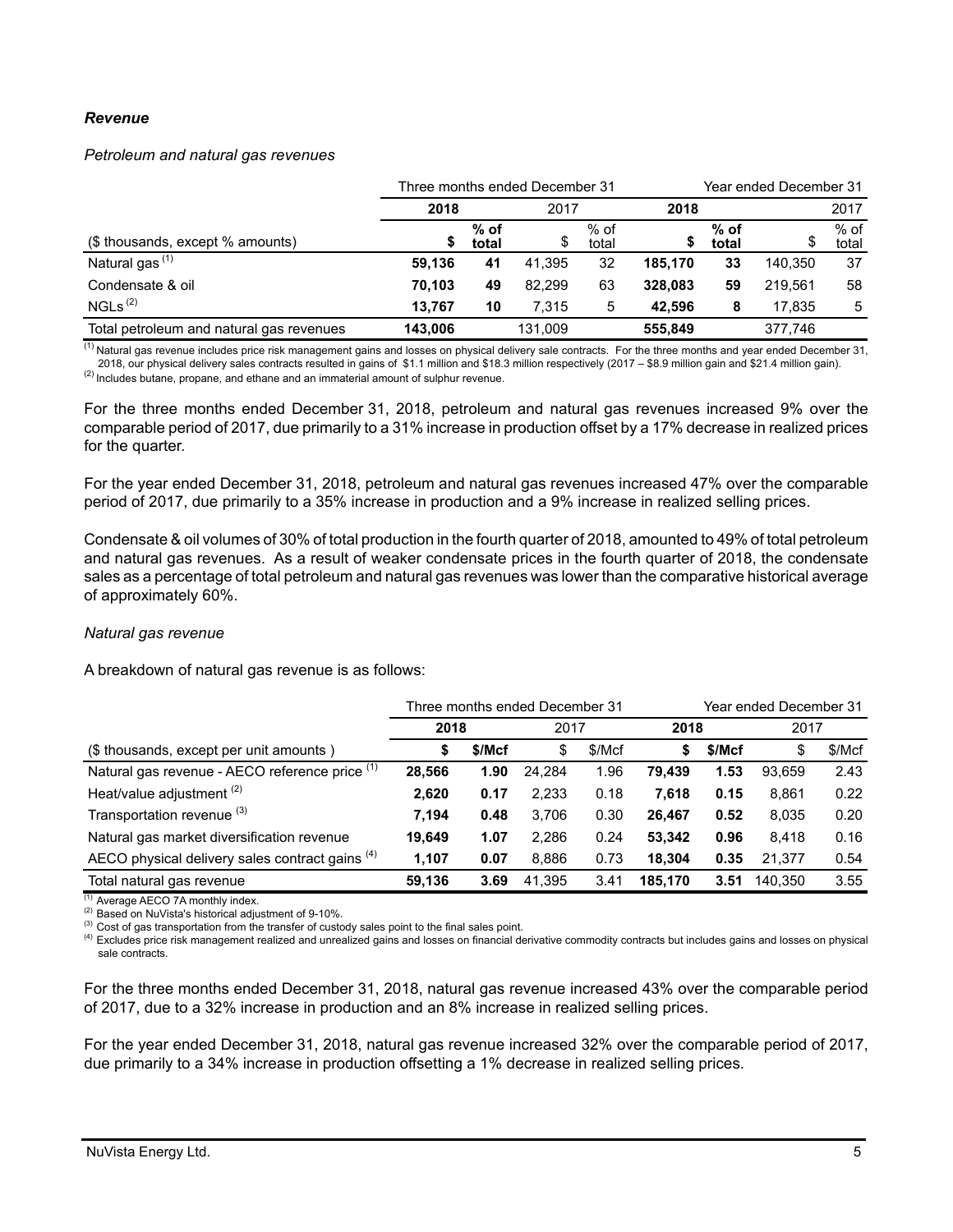|                                           | Three months ended December 31 | Year ended December 31 |      |      |
|-------------------------------------------|--------------------------------|------------------------|------|------|
|                                           | 2018                           | 2017                   | 2018 | 2017 |
| AECO physical spot price deliveries       | 15%                            | $-\%$                  | 2%   | 3%   |
| AECO physical fixed price sales contracts | 20%                            | 59%                    | 31%  | 63%  |
| Dawn physical deliveries                  | 26%                            | 22%                    | 29%  | 7%   |
| Malin physical deliveries                 | 23%                            | $-\%$                  | 19%  | —%   |
| Chicago physical deliveries               | 16%                            | 19%                    | 19%  | 27%  |

The Company's fourth quarter physical natural gas sales portfolio was based on the following physical fixed price contracts or physical market deliveries:

NuVista receives a premium to the AECO spot gas price due to the higher heat content of its natural gas production, as well as the various gas marketing and transportation arrangements that the Company has in place to diversify and gain exposure to alternative natural gas markets in North America to limit its exposure to spot AECO pricing. For the three months ended December 31, 2018, the Company had 15% exposure to AECO spot prices as a result of the Pipestone Acquisition. Natural gas sales under AECO physical fixed price delivery sales contracts represented approximately 20% of the Company's total natural gas production. NuVista delivered approximately 26% of its natural gas production to Dawn, 23% to Malin, and 16% to Chicago.

NuVista's exposure to AECO floating prices was limited to approximately 10% of forecast volumes in the fourth quarter of 2018 as a result of this market egress, and the inclusion of pre-existing financial delivery sales contracts at prices that are higher than current market prices as disclosed in section (b) under "Commodity price risk management*".* NuVista's existing contracts for firm transportation on export pipelines coupled with the financial NYMEX basis natural gas sales price derivative contracts will result in long term price diversification and exposure to AECO floating pricing limited to approximately 10%-25% of volumes in 2019 and beyond.

Excluding the impact of realized gains on physical sales contracts, the average selling price for natural gas for the three months and year ended December 31, 2018 was \$3.62/Mcf and \$3.16/Mcf respectively, compared to \$2.68/ Mcf and \$3.01/Mcf for the comparative periods of 2017, and \$2.97/Mcf in the third quarter of 2018.

## *Condensate & oil revenue*

For the three months ended December 31, 2018, condensate & oil revenue decreased 15% over the comparable period of 2017 due to a 13% increase in production offset by a 25% decrease in realized selling prices.

For the year ended December 31, 2018, condensate & oil revenue increased 49% over the comparable period of 2017, due primarily to a 29% increase in production and a 16% increase in realized selling prices.

Strong demand for condensate & oil in Alberta results in benchmark condensate prices at Edmonton trading at a premium to Canadian light oil prices. NuVista's realized condensate & oil prices include adjustments for pipeline tariffs to Edmonton and quality differentials. Condensate & oil realized selling prices averaged \$51.60/Bbl and \$70.92/ Bbl in the three months and year ended December 31, 2018, a decrease of 25% and and increase of 16% from \$68.36/Bbl and \$61.01/Bbl for the comparable periods of 2017.

## *NGL revenue*

For the three months ended December 31, 2018, NGL revenue increased 88% over the comparable period of 2017, due to a 119% increase in production partially offset by a 14% decrease in realized selling prices.

For the year ended December 31, 2018, NGL revenue increased 139% over the comparable period of 2017, due primarily to a 88% increase in production and a 27% increase in realized selling prices.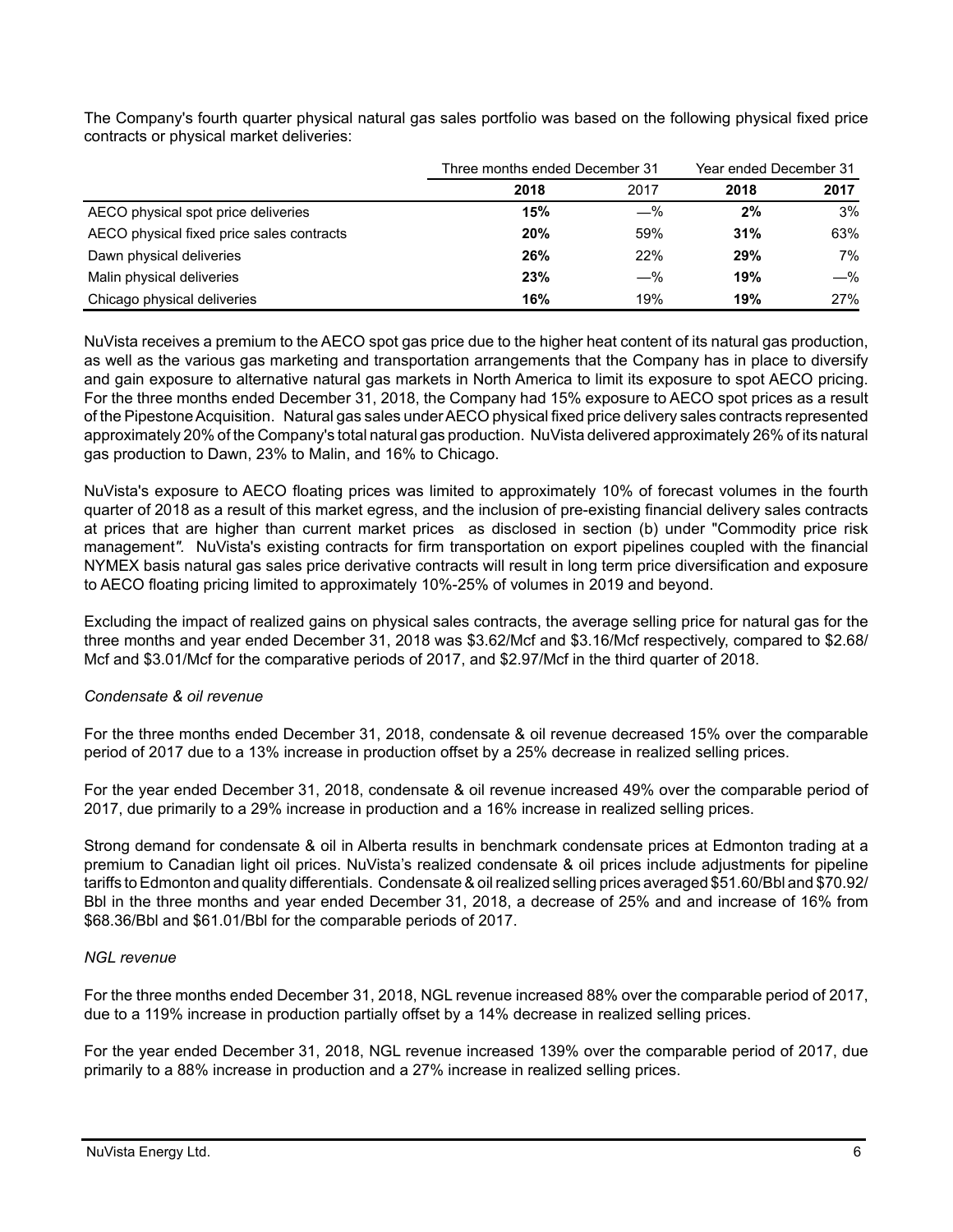## *Commodity price risk management*

NuVista has a disciplined commodity price risk management program as part of its financial risk management strategy. The purpose of this program is to reduce volatility in financial results and help stabilize adjusted funds flow against the unpredictable commodity price environment. NuVista's Board of Directors has authorized the use of fixed price, put option and costless collar contracts ("Fixed Price Contracts"), and had approved the terms of NuVista's commodity price risk management program to allow the securing of minimum prices of the following:

| (% of net forecast after royalty production) | First 18 month<br>forward period | Following 18 month<br>forward period | Following 24 month<br>forward period |
|----------------------------------------------|----------------------------------|--------------------------------------|--------------------------------------|
| Natural Gas Fixed Price Contracts            | up to $70\%$                     | up to $60\%$                         | up to $50\%$                         |
| Crude Oil Fixed Price Contracts              | up to $70\%$                     | up to $60\%$                         | up to $30\%$                         |

The Board of Directors has set limits for entering into natural gas basis differential contracts that are the lesser of 50% of forecast natural gas production, net of royalties, or the volumes that would bring the combined natural gas basis differential contracts and natural gas fixed price contracts to 100% of forecast natural gas production, net of royalties. In addition, a maximum volume of up to 100,000 MMbtu/day has been approved, with a term of 7 years from the date any such swap is entered into.

Hedges on crude oil, natural gas liquids, natural gas, differentials and basis may be made in Canadian or U.S. dollars at the time the position is established and the position may be hedged to Canadian or U.S. dollars, as the case may be, during the term of the applicable hedge. Foreign currency of interest payments and of long-term debt, if there is that exposure, may also be hedged back to the Canadian dollar.

|                                      |                                |                           | Three months ended December 31 |                         |                           |                      |  |  |
|--------------------------------------|--------------------------------|---------------------------|--------------------------------|-------------------------|---------------------------|----------------------|--|--|
| (\$ thousands)                       |                                | 2018                      |                                |                         | 2017                      |                      |  |  |
|                                      | <b>Realized</b><br>gain (loss) | Unrealized<br>gain (loss) | Total<br>gain (loss)           | Realized<br>gain (loss) | Unrealized<br>gain (loss) | Total<br>gain (loss) |  |  |
| Natural gas                          | (6, 279)                       | 36,121                    | 29.842                         | 1.311                   | 29,950                    | 31,261               |  |  |
| Condensate & oil                     | (4,296)                        | 93.917                    | 89.621                         | (743)                   | (23, 952)                 | (24, 695)            |  |  |
| Foreign exchange                     | (108)                          | (78)                      | (186)                          |                         |                           |                      |  |  |
| Gain (loss) on financial derivatives | (10, 683)                      | 129.960                   | 119.277                        | 568                     | 5.998                     | 6.566                |  |  |

During the fourth quarter of 2018, the commodity price risk management program resulted in a total gain of \$119.3 million, compared to a total gain of \$6.6 million for the comparable period of 2017. The fair value of financial derivative contracts are recorded in the financial statements. Unrealized gains and losses are the change in mark to market values or fair value of financial derivative contracts in place at the end of the quarter compared to the start of the quarter. The significant unrealized gain in the fourth quarter is predominately as a result of lower WTI forward curves as well as lower fourth quarter oil prices compared to the third quarter, and the resulting increase in the value of oil derivative contracts. Due to the increased volatility in oil and gas prices and the related forward-looking strips, the corresponding impact of unrealized gains and/or losses on overall earnings in a particular reporting period can be substantial, as was the case in the fourth quarter of 2018.

|                                      |                                |                                  | Year ended December 31 |                         |                           | Total<br>gain (loss) |  |  |  |  |
|--------------------------------------|--------------------------------|----------------------------------|------------------------|-------------------------|---------------------------|----------------------|--|--|--|--|
| (\$ thousands)                       | 2018                           |                                  |                        |                         | 2017                      |                      |  |  |  |  |
|                                      | <b>Realized</b><br>gain (loss) | <b>Unrealized</b><br>gain (loss) | Total<br>gain (loss)   | Realized<br>gain (loss) | Unrealized<br>gain (loss) |                      |  |  |  |  |
| Natural gas                          | (1,057)                        | 32,122                           | 31.065                 | 3.963                   | 31.659                    | 35,622               |  |  |  |  |
| Condensate & oil                     | (37, 224)                      | 61,273                           | 24.049                 | 1.101                   | (35)                      | 1,066                |  |  |  |  |
| Foreign exchange                     | (54)                           |                                  | (54)                   |                         |                           |                      |  |  |  |  |
| Gain (loss) on financial derivatives | (38, 335)                      | 93.395                           | 55.060                 | 5.064                   | 31.624                    | 36,688               |  |  |  |  |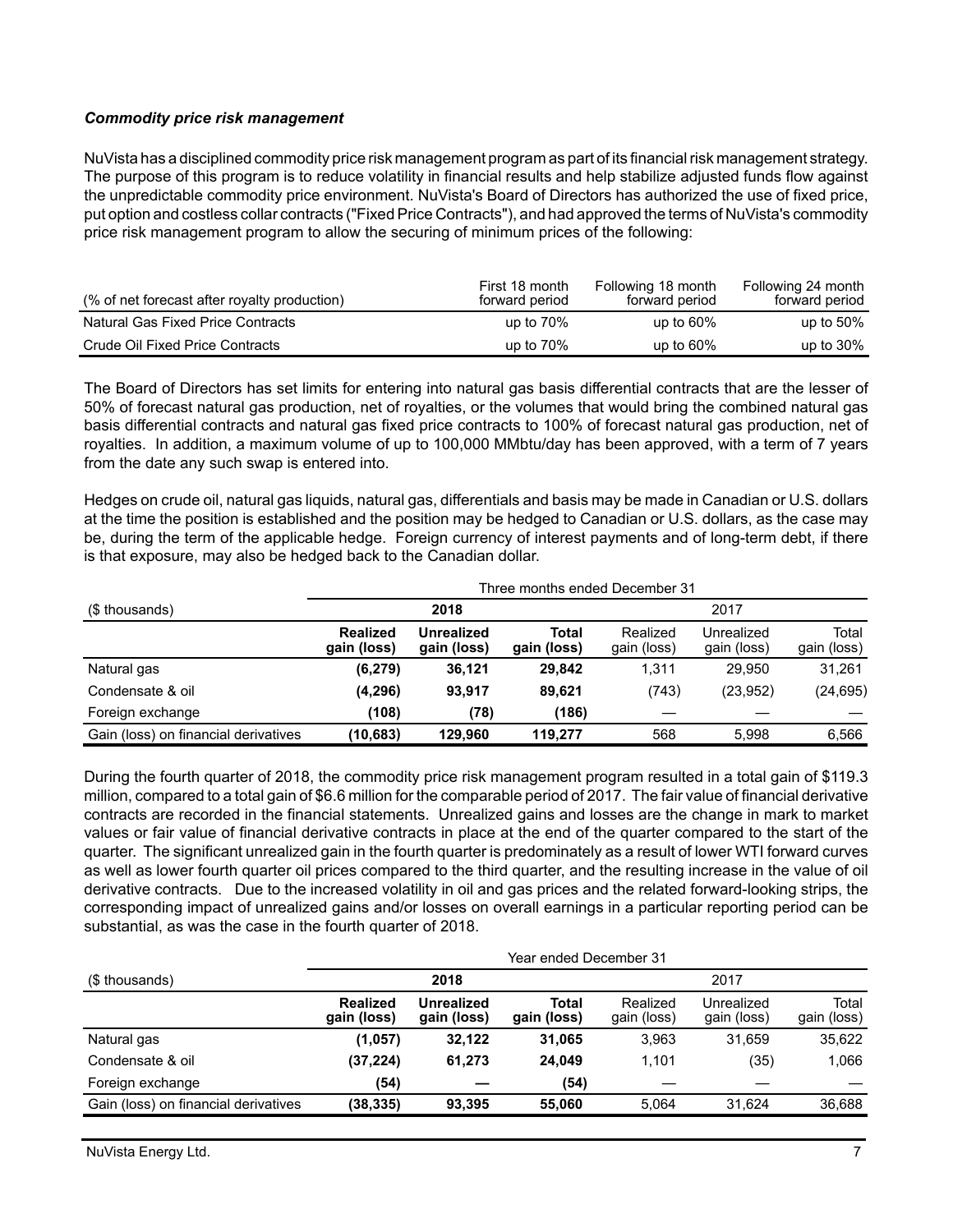For the year ended December 31, 2018, the commodity price risk management program resulted in a gain of \$55.1 million compared to a realized gain of \$36.7 million for the comparable period of 2017.

Price risk management gains on our physical delivery sale contracts totaled \$1.1 million and \$18.3 million for the three months and year ended December 31, 2018 compared to gains of \$8.9 million and \$21.4 million for the comparable periods of 2017.

#### (a) Financial instruments

The following is a summary of financial derivatives contracts in place as at December 31, 2018:

|                  |        | WTI fixed price swap |  |  |
|------------------|--------|----------------------|--|--|
| Term $(1)$       | Bbls/d | Cdn\$/Bbl            |  |  |
| 2019             | 4.468  | 77.06                |  |  |
| 2020<br>$\cdots$ | 699    | 88.69                |  |  |

(1) Table presented as weighted average volumes and prices.

|            | C\$ WTI 3 Way Collar |           |           |           |  |  |
|------------|----------------------|-----------|-----------|-----------|--|--|
| Term $(1)$ | Bbls/d               | Cdn\$/Bbl | Cdn\$/Bbl | Cdn\$/Bbl |  |  |
| 2019       | 4.427                | 68.67     | 83.26     | 90.28     |  |  |
| 2020       | 2.299                | 67.83     | 83.61     | 90.54     |  |  |

 $(1)$  Table presented as weighted average volumes and prices.

|            | <b>AECO-NYMEX</b><br>basis swap |                              | <b>Chicago-NYMEX</b><br>basis swap |                              |                | <b>Malin-NYMEX</b><br>basis swap |         | <b>AECO-Malin</b><br>basis swap |                | Dawn-NYMEX<br>basis swap     |  |
|------------|---------------------------------|------------------------------|------------------------------------|------------------------------|----------------|----------------------------------|---------|---------------------------------|----------------|------------------------------|--|
| Term $(1)$ | MMbtu/d                         | <b>US\$/</b><br><b>MMbtu</b> | MMbtu/d                            | <b>US\$/</b><br><b>MMbtu</b> | <b>MMbtu/d</b> | <b>US\$/</b><br><b>MMbtu</b>     | MMbtu/d | <b>US\$/</b><br><b>MMbtu</b>    | <b>MMbtu/d</b> | <b>US\$/</b><br><b>MMbtu</b> |  |
| 2019       | 21.322                          | (0.87)                       | 10,836                             | (0.25)                       | 18,329         | (0.40)                           | 10,000  | 0.68                            | 1,671          | (0.26)                       |  |
| 2020       | 47.500                          | (0.96)                       | 15,000                             | (0.25)                       | 11,667         | (0.51)                           | 8,333   | 0.68                            | 10,000         | (0.26)                       |  |
| 2021       | 95.000                          | (0.98)                       | 15.000                             | (0.24)                       | 20,000         | (0.66)                           |         |                                 | 10.000         | (0.26)                       |  |
| 2022       | 95,000                          | (0.97)                       | 12,493                             | (0.24)                       | 16,658         | (0.66)                           |         |                                 | 8,329          | (0.26)                       |  |
| 2023       | 100.000                         | (1.01)                       |                                    |                              |                |                                  |         |                                 |                |                              |  |
| 2024       | 100.000                         | (1.00)                       |                                    |                              |                |                                  |         |                                 |                |                              |  |

 $(1)$  Table presented as weighted average volumes and prices.

|            |         | NYMEX fixed price swap | Dawn fixed price swap |            |
|------------|---------|------------------------|-----------------------|------------|
| Term $(1)$ | MMbtu/d | US\$/MMbtu             | MMbtu/d               | US\$/MMbtu |
| 2019       | 38.712  | 2.88                   | 8.329                 | 2.50       |

(1) Table presented as weighted average volumes and prices.

Subsequent to December 31, 2018 the following is a summary of financial derivatives that have been entered into:

|                                                                                   | WTI fixed price swap |           |
|-----------------------------------------------------------------------------------|----------------------|-----------|
| Term $(1)$                                                                        | Bbls/d               | Cdn\$/Bbl |
| 2019                                                                              | 821                  | 73.58     |
| 2020                                                                              | 1.200                | 73.68     |
| (1) Table accessible discussions to the collection of the books of the discussion |                      |           |

<sup>(1)</sup> Table presented as weighted average volumes and prices.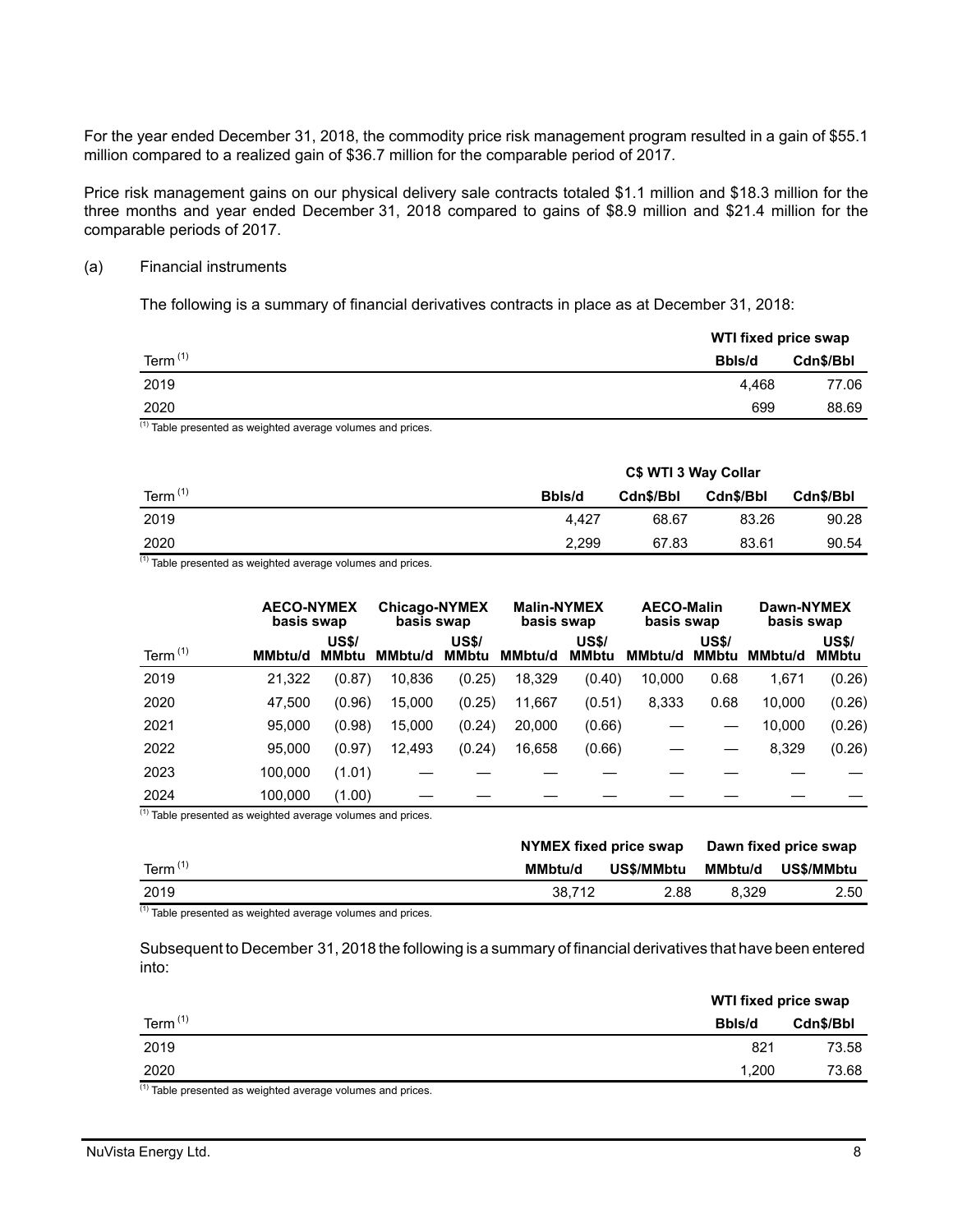|            | <b>AECO fixed price swap</b> |          | NYMEX fixed price swap |            |
|------------|------------------------------|----------|------------------------|------------|
| Term $(1)$ | GJ/d                         | Cdn\$/GJ | <b>MMbtu/d</b>         | US\$/MMbtu |
| 2019       | 2.932                        | 1.30     | 2.507                  | 2.78       |
| 2020       |                              |          | 12.500                 | 2.78       |
| (4)        |                              |          |                        |            |

 $<sup>(1)</sup>$  Table presented as weighted average volumes and prices.</sup>

#### (b) Physical delivery sales contracts

The following is a summary of the physical delivery sales contracts in place as at December 31, 2018:

|            | <b>AECO fixed price swap</b> |          | Dawn fixed price swap |            |                | <b>Dawn-NYMEX Basis</b> |
|------------|------------------------------|----------|-----------------------|------------|----------------|-------------------------|
| Term $(1)$ | GJ/d                         | Cdn\$/GJ | <b>MMbtu/d</b>        | US\$/MMbtu | <b>MMbtu/d</b> | US\$/MMbtu              |
| 2019       | 28.849                       | 1.59     | 8.329                 | 2.50       | 1.671          | (0.26)                  |
| 2020       |                              |          |                       |            | 10.000         | (0.26)                  |
| 2021       |                              |          |                       |            | 10.000         | (0.26)                  |
| 2022       |                              |          |                       |            | 8.329          | (0.26)                  |

 $(1)$  Table presented as weighted average volumes and prices.

Subsequent to December 31, 2018 the following is a summary of the physical delivery sales contracts that have been entered into:

|            |        | <b>AECO fixed price swap</b> |
|------------|--------|------------------------------|
| Term $(1)$ | GJ/d   | Cdn\$/GJ                     |
| 2019       | 13.397 | 1.33                         |
| 2020       | 8,333  | 1.60                         |

 $(1)$  Table presented as weighted average volumes and prices.

## *Royalties*

| Three months ended December 31 Year ended December 31                      |         |         |           |          |  |
|----------------------------------------------------------------------------|---------|---------|-----------|----------|--|
| (\$ thousands, except % and per Boe amounts)                               | 2018    | 2017    | 2018      | 2017     |  |
| Gross royalties                                                            | 8.104   | 7.062   | 27.691    | 20.281   |  |
| Gas cost allowance ("GCA")                                                 | (3,256) | (2,293) | (11, 418) | (8, 132) |  |
| Net royalties                                                              | 4.848   | 4.769   | 16.273    | 12,149   |  |
| Gross royalty % excluding physical delivery sales contracts <sup>(1)</sup> | 5.7     | 5.8     | 5.2       | 5.7      |  |
| Gross royalty % including physical delivery sales contracts                | 5.7     | 5.4     | 5.0       | 5.4      |  |
| Net royalties \$/Boe                                                       | 1.07    | 1.38    | 1.10      | 1.12     |  |

<sup>(1)</sup> Calculated as gross royalties as a % of petroleum and natural gas revenues excluding gains (losses) on physical delivery sales contracts.

For the three months and year ended December 31, 2018, gross royalties increased 15% and 37% respectively as compared to the comparable periods of 2017 as a result of the production increases over the prior year. Gross royalties as a percentage of petroleum and natural gas revenues remained consistent with the prior year comparative periods.

The Company also receives GCA from the Crown, which reduces royalties to account for expenses incurred by NuVista to process and transport the Crown's portion of natural gas production. For the three months and year ended December 31, 2018, the 42% and 40% increase in GCA credits received compared to the comparative periods of 2017 is primarily due to the increased crown royalty payments made to the Crown as a result of increased production.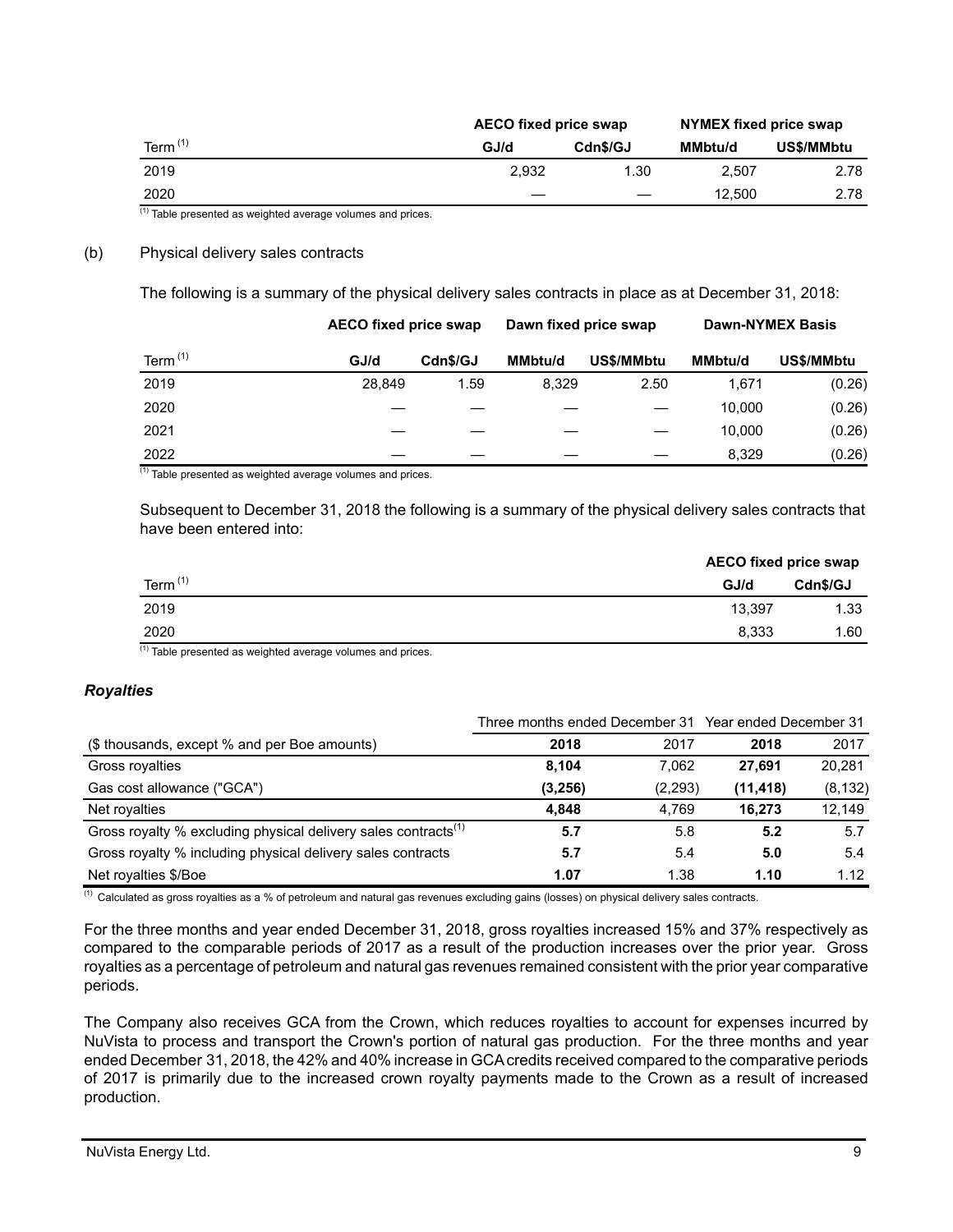NuVista's physical price risk management activities impact reported average royalty rates as royalties are based on government market reference prices and not the Company's average realized prices that include price risk management activities.

In 2016, the provincial government of Alberta announced the key highlights of a proposed Modernized Royalty Framework ("MRF") that is effective for wells drilled after January 1, 2017. These highlights include a permanent structure providing a 5% royalty during the pre-payout period of conventional crude oil, natural gas, and NGL resources, then a higher royalty rate after the payout period. The payout period is governed by a revenue minus cost structure which focuses upon cost reduction and efficiency while staying nearly neutral on the average rate of return for any given play when compared to the prior royalty framework. Mature wells still receive reduced royalties, and there are no changes to the royalty structure of wells drilled prior to 2017 for a 10-year period from the royalty program's implementation date. The changes are not currently expected to have a material impact on NuVista's results of operations.

## *Transportation expenses*

|                                                  | Three months ended December 31 | Year ended December 31 |        |        |
|--------------------------------------------------|--------------------------------|------------------------|--------|--------|
| (\$ thousands, except per unit amounts)          | 2018                           | 2017                   | 2018   | 2017   |
| Natural gas transportation expense               | 11,830                         | 7.511                  | 41.333 | 24,114 |
| Condensate, oil & NGL transportation expense     | 1.408                          | 1.347                  | 3.766  | 4,837  |
| Total transportation expense                     | 13.238                         | 8.858                  | 45.099 | 28,951 |
| Natural gas transportation \$/Mcf <sup>(1)</sup> | 0.74                           | 0.62                   | 0.78   | 0.61   |
| Condensate, oil & NGL transportation \$/Bbl      | 1.04                           | 1.12                   | 0.81   | 1.34   |
| Total transportation \$/Boe                      | 2.93                           | 2.57                   | 3.06   | 2.66   |

 $(1)$  Includes total gas transportation from the plant gate to the final sales point.

For the three months and year ended December 31, 2018, total transportation expenses on a total dollar and per Boe basis increased from the comparative periods of 2017 due primarily to higher volumes and additional firm commitments for gas transportation. NuVista incurs transportation expenses on these gas volumes, however, the tolls are more than offset by the higher realized gas prices received at markets outside Alberta. Compared to third quarter transportation expense of \$11.4 million (\$3.09/Boe), transportation expenses for the fourth quarter increased as a result of increased production.

Condensate transportation expense on a \$/Bbl basis is dependent on the proportion of condensate production volumes flowing through third party liquids pipelines which incurs lower transportation rates than volumes being trucked. The lower condensate transportation rates for the three months and year ended December 31, 2018 as compared to the prior year comparative periods were primarily as a result of increased condensate production and a higher proportion of condensate volumes flowing through third party liquids pipelines versus the prior year which incurs minimal transportation expense, resulting in a lower condensate transportation \$/Bbl.

# *Operating expenses*

|                                         | Three months ended December 31 |        | Year ended December 31 |         |  |
|-----------------------------------------|--------------------------------|--------|------------------------|---------|--|
| (\$ thousands, except per unit amounts) | 2018                           | 2017   | 2018                   | 2017    |  |
| Operating expenses                      | 40.886                         | 33.247 | 143.603                | 111.465 |  |
| Per Boe                                 | 9.06                           | 9.65   | 9.75                   | 10.25   |  |

For the three months and year ended December 31, 2018, operating expenses increased 23% and 29% respectively as a result of the increased production compared to the prior year comparative periods of 2017, while the per Boe costs decreased 6% from the comparative periods due to increased production, operational efficiencies, and increased utilization of the Elmworth and Bilbo compressor stations. Compared to third quarter operating expenses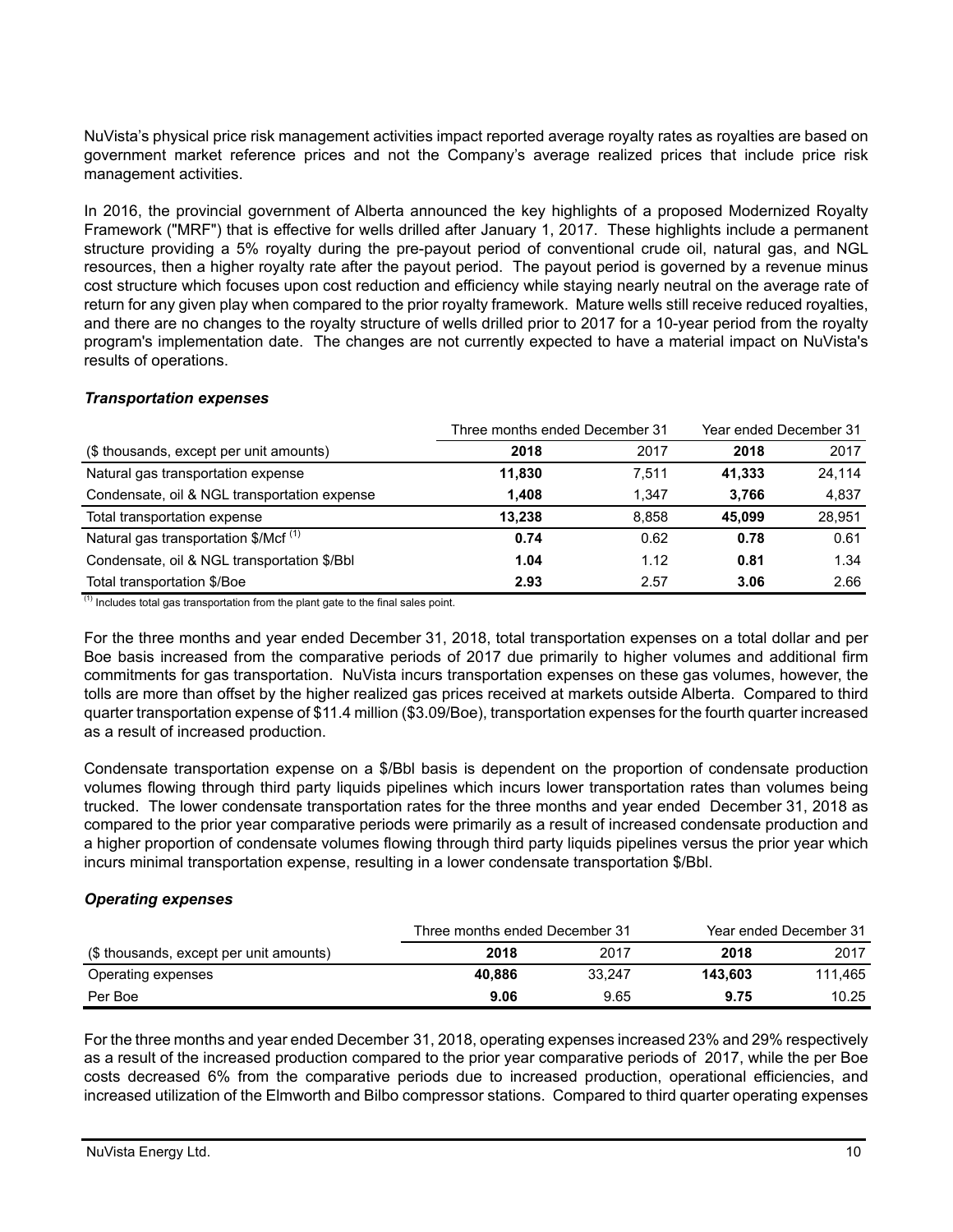of \$36.2 million (\$9.82/Boe), fourth quarter operating expenses per Boe decreased primarily as a result of increased production from a full quarter of production from the Pipestone Acquisition which carry a lower per Boe operating expense, and a decrease in water handling expenses as a result of high utilization of owned water disposal facilities and higher utilization of third party water disposal facilities in closer proximity to the Company's assets, resulting in a decrease in trucking expenses.

|                                        | Three months ended December 31 | Year ended December 31 |         |          |
|----------------------------------------|--------------------------------|------------------------|---------|----------|
| (\$ thousands, except per Boe amounts) | 2018                           | 2017                   | 2018    | 2017     |
| Gross G&A expenses                     | 5,768                          | 6,372                  | 23,358  | 22,567   |
| Overhead recoveries                    | (497)                          | (47)                   | (934)   | (453)    |
| Capitalized G&A                        | (1,191)                        | (1,189)                | (4,884) | (4, 737) |
| Net G&A expenses                       | 4,080                          | 5.136                  | 17.540  | 17,377   |
| Gross G&A per Boe                      | 1.28                           | 1.85                   | 1.59    | 2.08     |
| Net G&A per Boe                        | 0.90                           | 1.49                   | 1.19    | 1.60     |

# *General and administrative expenses ("G&A")*

As a result of continued efficiency focus on Wapiti Montney, as well as the natural efficiencies associated with the Pipestone Acquisition, NuVista has continued to drive G&A costs per Boe downwards. For the year ended December 31, 2018, gross G&A expenses have increased slightly due to the few increased staff associated with growing Montney production activities and the Pipestone Acquisition. On a per Boe basis, G&A expenses have decreased due to increased production as well as the Company's continued focus on cost control.

The Company's policy of allocating and capitalizing G&A expenses associated with new capital projects remained unchanged in 2017 and 2018. G&A capitalized and operating recoveries are in accordance with industry practice.

|                               |       | Three months ended December 31 |       | Year ended December 31 |  |
|-------------------------------|-------|--------------------------------|-------|------------------------|--|
| (\$ thousands)                | 2018  | 2017                           | 2018  | 2017                   |  |
| Stock options                 | 919   | 966                            | 3,515 | 3,387                  |  |
| Director deferred share units | (725) | 486                            | (366) | 1,038                  |  |
| Restricted share awards       | 414   | 440                            | 1,668 | 1.544                  |  |
| Performance share awards      | 97    |                                | 225   |                        |  |
| Total                         | 705   | 1.892                          | 5.042 | 5.969                  |  |

## *Share-based compensation expense*

Share-based compensation expense relates to the amortization of the fair value of stock option awards, performance share awards ("PSA"), restricted share awards ("RSA") and accruals for future payments under the director deferred share unit ("DSU") plan. In the past, the Company's share award incentive plan consisted of RSA's. Starting in the second quarter of 2018, the share award plan was revised to include both RSAs and PSAs.

The decrease in share-based compensation for the three months ended December 31, 2018 compared to the comparable period of 2017 is due primarily to the decrease in the DSU liability in the fourth quarter of 2018 as a result of the decrease in share price from \$7.50/share at September 30, 2018 to \$4.08/share at December 31, 2018.

On a year to date basis, total share based compensation decreased, with a slight increase in the weighted average fair value of stock options granted in 2018 and the addition of PSAs in the year, offset by a decrease in the share price used to value DSUs over the comparable period of 2017.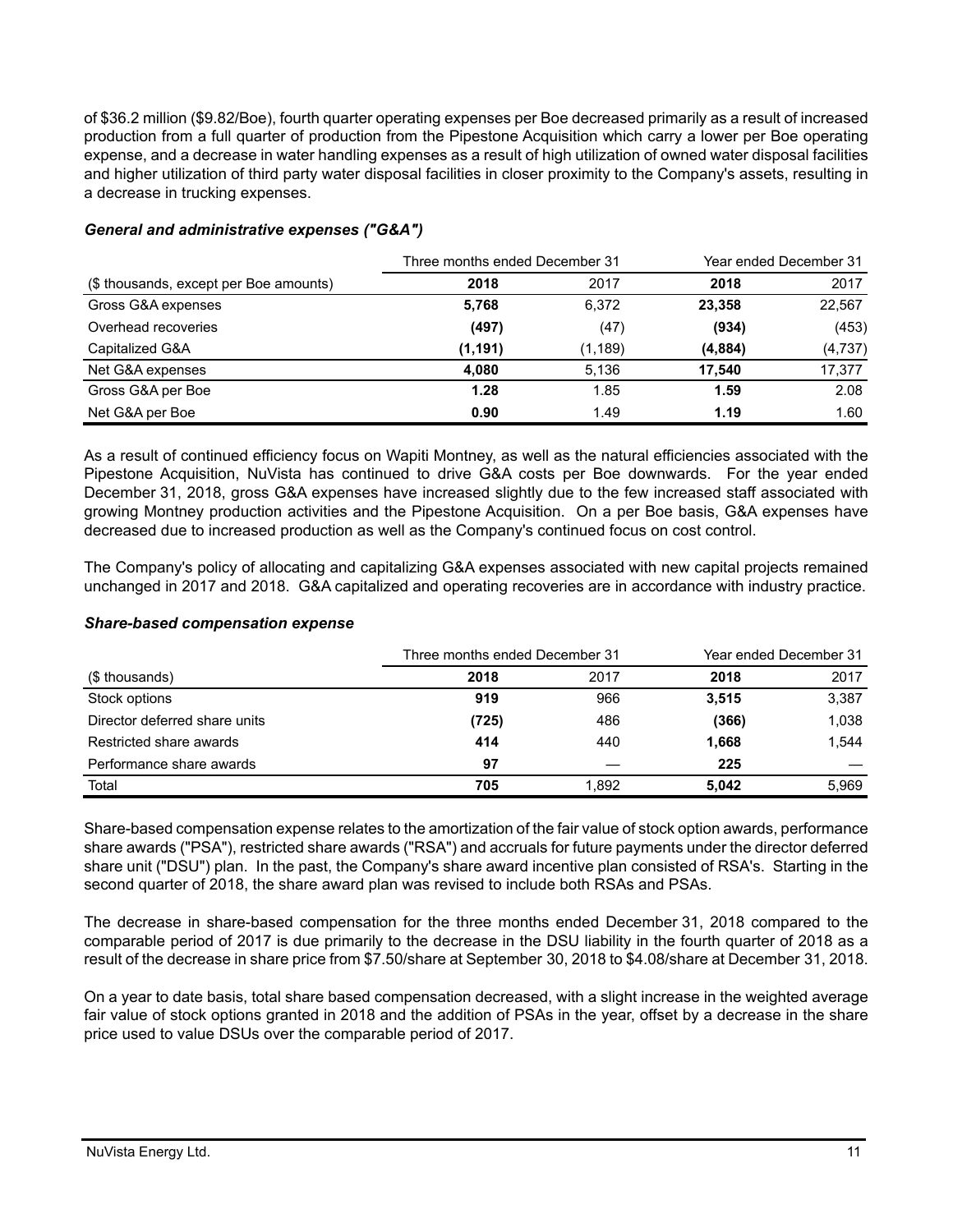# *Transaction costs*

|                                        | Three months ended December 31 |      |       | Year ended December 31 |
|----------------------------------------|--------------------------------|------|-------|------------------------|
| (\$ thousands, except per Boe amounts) | 2018                           | 2017 | 2018  | 2017                   |
| Total transaction costs                |                                |      | 2.624 |                        |
| Total transaction costs per Boe        |                                |      | 0.18  |                        |

Transaction costs are those costs related to the Pipestone Acquisition that occurred in the third quarter of 2018. These costs include advisory, legal and other professional fees.

## *Financing costs*

|                                              | Three months ended December 31 |       |        | Year ended December 31 |
|----------------------------------------------|--------------------------------|-------|--------|------------------------|
| (\$ thousands, except per Boe amounts)       | 2018                           | 2017  | 2018   | 2017                   |
| Interest on long-term debt (credit facility) | 2,548                          | 1.274 | 5.509  | 4,364                  |
| Interest on senior unsecured notes (1)       | 3,813                          | 1,875 | 16,222 | 7,436                  |
| Call premium on redemption of 2021 Notes     |                                |       | 6,562  |                        |
| Interest expense                             | 6,361                          | 3.149 | 28.293 | 11,800                 |
| Accretion expense                            | 540                            | 387   | 1,776  | 1,524                  |
| Total financing costs                        | 6.901                          | 3.536 | 30.069 | 13,324                 |
| Interest expense per Boe                     | 1.41                           | 0.91  | 1.92   | 1.09                   |
| Total financing costs per Boe                | 1.53                           | 1.03  | 2.04   | 1.23                   |

(1) Year to date value includes \$2.2 million of remaining accretion of carrying value to face value on redemption of 2021 Notes.

For the three months and year ended December 31, 2018 interest expense on long-term debt increased from the comparable periods in 2017 due to higher average bank indebtedness and interest rates throughout the periods. Average interest rates on long term debt for the three months and year ended December 31, 2018 were 3.5% and 3.3% compared to average interest rates of 3.2% and 3.0% for the comparative periods of 2017. Interest rates have increased in 2018 commensurate with an increase in the Bank of Canada overnight lending rates. Interest expense on long-term debt includes interest standby charges on the Company's syndicated credit facilities.

On March 2, 2018, the Company issued \$220.0 million aggregate principal amount of 6.50% senior unsecured notes due March 2, 2023 ("2023 Notes"). Part of the proceeds from the 2023 Notes were used to redeem all of the Company's existing \$70.0 million of 9.875% senior unsecured notes ("2021 Notes"), resulting in an agreed redemption call premium of \$6.6 million, and \$2.2 million of remaining accretion of the carrying value which is included in interest expense on a year to date basis, for a total incremental expense on payout of \$8.8 million. See also the "liquidity and capital resources" section in this MD&A.

Interest on the senior unsecured notes issued for the three months and year ended December 31, 2018, is for interest paid or accrued at the coupon rate to the end of the period on the 2021 and 2023 Notes. The effective interest rate on the 2021 Notes was 11.0%. The effective interest rate on the 2023 Notes is 7.0%. The carrying value of the 2023 Note at December 31, 2018 is \$215.9 million.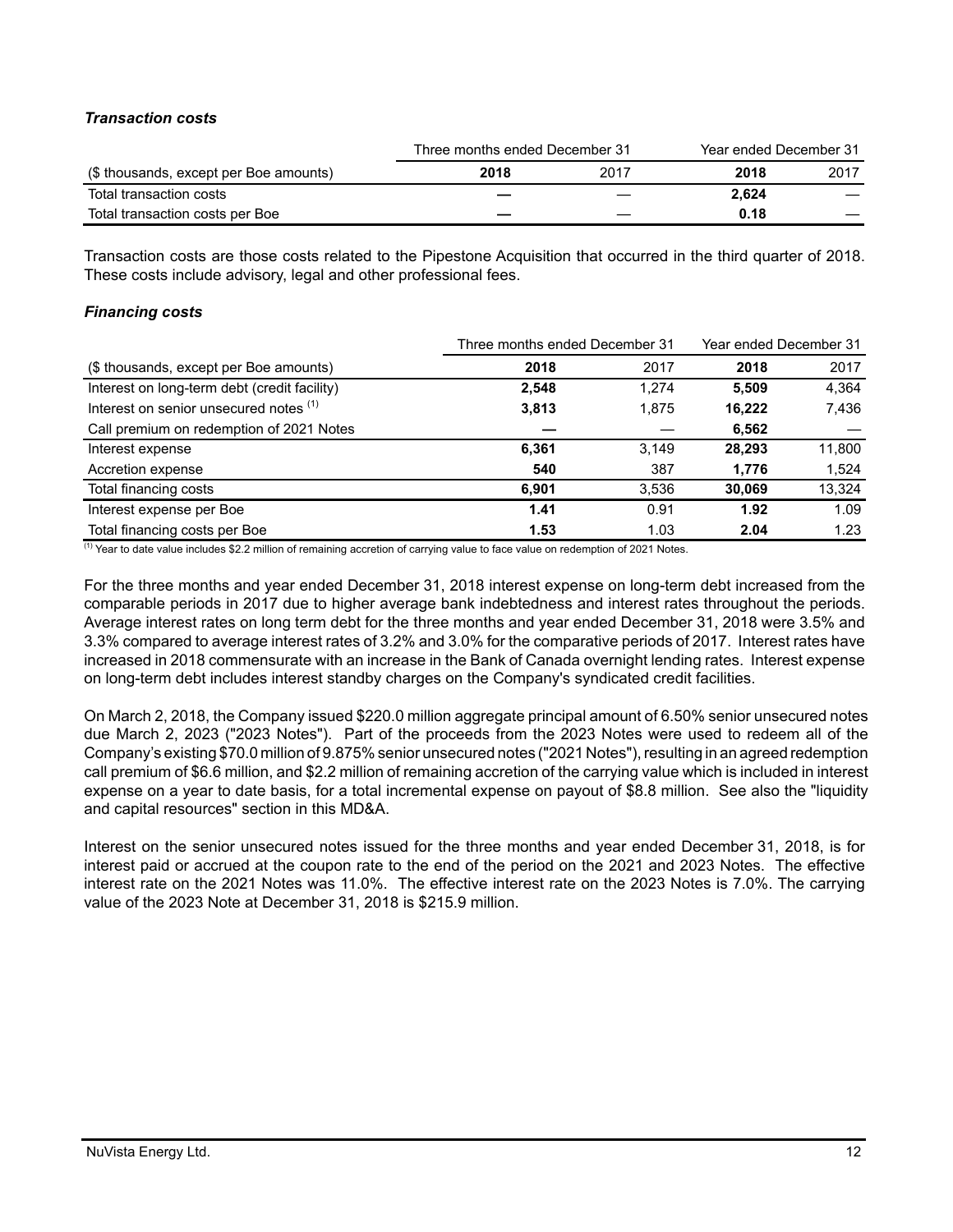#### *Operating netback and corporate netback*

The tables below summarizes operating netback and corporate netback on a total dollar and per Boe basis for the three months and year ended December 31, 2018 and 2017:

|                                               | Three months ended<br>December 31, 2018 |        | Three months ended<br>December 31, 2017 |        |
|-----------------------------------------------|-----------------------------------------|--------|-----------------------------------------|--------|
| (\$ thousands, except per Boe amounts)        | \$                                      | \$/Boe | \$                                      | \$/Boe |
| Petroleum and natural gas revenues (1)        | 143,006                                 | 31.69  | 131.009                                 | 38.04  |
| Realized gain (loss) on financial derivatives | (10, 683)                               | (2.37) | 568                                     | 0.16   |
|                                               | 132,323                                 | 29.32  | 131,577                                 | 38.20  |
| Royalties                                     | (4,848)                                 | (1.07) | (4,769)                                 | (1.38) |
| Transportation expense                        | (13, 238)                               | (2.93) | (8,858)                                 | (2.57) |
| Operating expense                             | (40, 886)                               | (9.06) | (33, 247)                               | (9.65) |
| Operating netback <sup>(2)</sup>              | 73,351                                  | 16.26  | 84,703                                  | 24.60  |
| General and administrative expense            | (4,080)                                 | (0.90) | (5, 136)                                | (1.49) |
| Deferred share units expense (recovery)       | 725                                     | 0.16   | (486)                                   | (0.14) |
| Interest expense                              | (6, 361)                                | (1.41) | (3, 149)                                | (0.91) |
| Corporate netback <sup>(2)</sup>              | 63,635                                  | 14.11  | 75.932                                  | 22.06  |

 $^{(1)}$  Includes price risk management gains of \$1.1 million (2017 - \$8.9 million gain) on physical delivery sales contracts.

(2) Non-GAAP measure that does not have any standardized meaning under IFRS and therefore may not be comparable to similar measures presented by other companies where similar terminology is used. Reference should be made to the section entitled "Non-GAAP measurements".

|                                               |            | Year ended<br><b>December 31, 2018</b> |           |         |
|-----------------------------------------------|------------|----------------------------------------|-----------|---------|
| (\$ thousands, except per Boe amounts)        | \$         | \$/Boe                                 | \$        | \$/Boe  |
| Petroleum and natural gas revenues (1)        | 555,849    | 37.74                                  | 377,746   | 34.75   |
| Realized gain (loss) on financial derivatives | (38, 335)  | (2.60)                                 | 5,064     | 0.47    |
|                                               | 517,514    | 35.14                                  | 382,810   | 35.22   |
| Royalties                                     | (16, 273)  | (1.10)                                 | (12, 149) | (1.12)  |
| Transportation expense                        | (45,099)   | (3.06)                                 | (28, 951) | (2.66)  |
| Operating expense                             | (143, 603) | (9.75)                                 | (111,465) | (10.25) |
| Operating netback <sup>(2)</sup>              | 312,539    | 21.23                                  | 230,245   | 21.19   |
| General and administrative                    | (17, 540)  | (1.19)                                 | (17, 377) | (1.60)  |
| Deferred share units expense (recovery)       | 366        | 0.02                                   | (1,038)   | (0.10)  |
| Interest expense                              | (28, 293)  | (1.92)                                 | (11,800)  | (1.09)  |
| Transaction costs                             | (2,624)    | (0.18)                                 |           |         |
| Corporate netback <sup>(2)</sup>              | 264,448    | 17.96                                  | 200,030   | 18.40   |

 $^{(1)}$  Includes price risk management gains of \$18.3 million (2017 - \$21.4 million gain) on physical delivery sales contracts.

 $^{(2)}$  Non-GAAP measure that does not have any standardized meaning under IFRS and therefore may not be comparable to similar measures presented by other companies where similar terminology is used. Reference should be made to the section entitled "Non-GAAP measurements".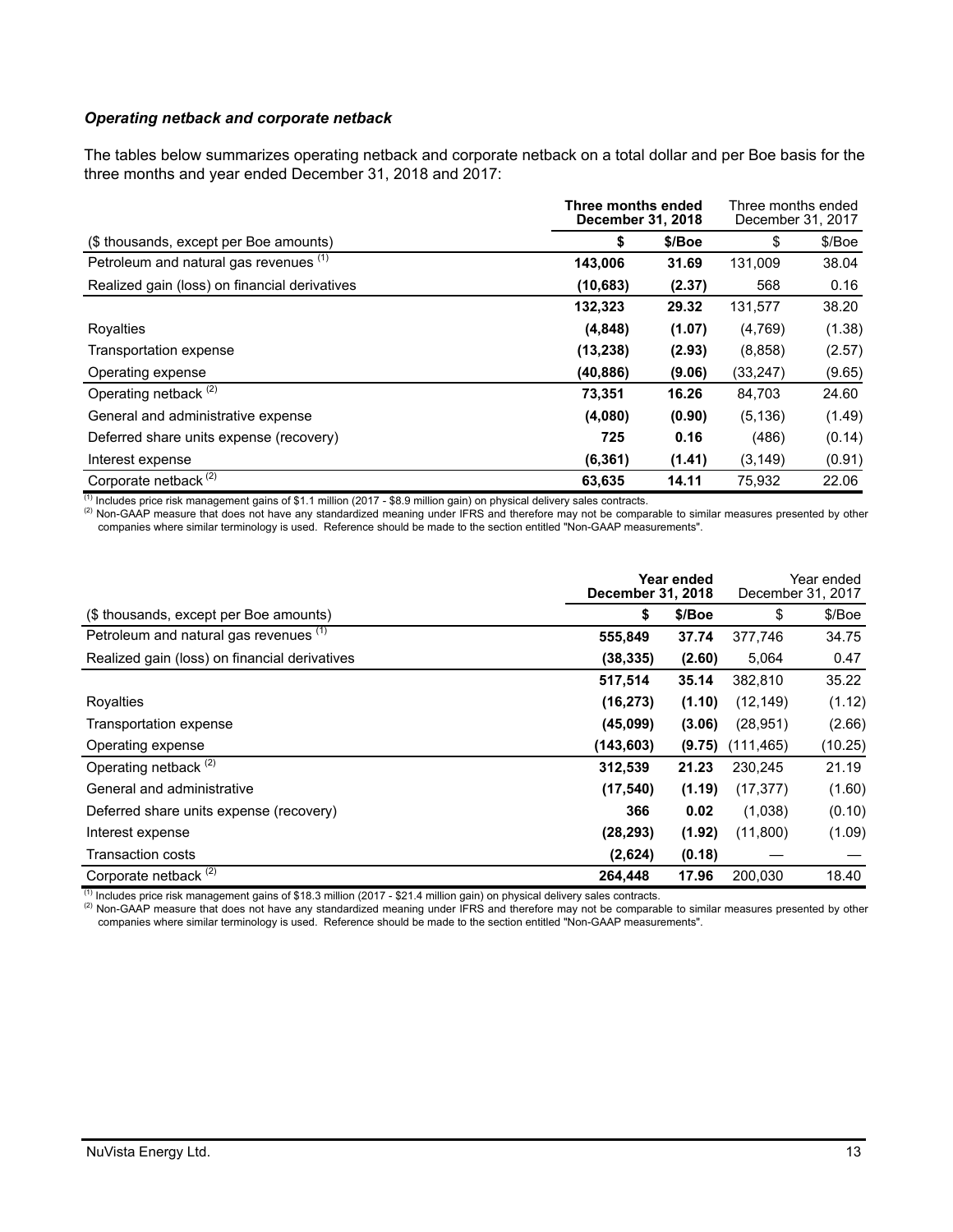# *Cash flow from operating activities and adjusted funds flow*

The following table is NuVista's cash flow from operating activities and adjusted funds flow <sup>(1)</sup> for the three months and year ended December 31:

| Three months ended December 31           |        |         | Year ended December 31 |         |  |
|------------------------------------------|--------|---------|------------------------|---------|--|
| (\$ thousands, except per share amounts) | 2018   | 2017    | 2018                   | 2017    |  |
| Cash flow from operating activities      | 70.447 | 109.078 | 251.057                | 224.680 |  |
| Per share, basic                         | 0.31   | 0.63    | 1.32                   | 1.30    |  |
| Per share, diluted                       | 0.31   | 0.62    | 1.31                   | 1.29    |  |
| Adjusted funds flow (1)                  | 63,635 | 75.932  | 264.448                | 200.030 |  |
| Per share, basic                         | 0.28   | 0.44    | 1.39                   | 1.15    |  |
| Per share, diluted                       | 0.28   | 0.43    | 1.38                   | 1.15    |  |

<sup>(1)</sup> Non-GAAP measure that does not have any standardized meaning under IFRS and therefore may not be comparable to similar measures presented by other companies where similar terminology is used. Reference should be made to the section entitled "Non-GAAP measurements".

For the three months ended December 31, 2018, cash flow from operating activities of \$70.4 million decreased 35% from \$109.1 million in the comparable period of 2017 primarily due to lower realized commodity pricing, a realized loss on financial derivatives compared to a realized gain in the prior year comparative period, and higher interest expense as a result of increased indebtedness.

Adjusted funds flow for the three months ended December 31, 2018 and December 31, 2017 was \$63.6 million (\$0.28/share, basic) and \$75.9 million (\$0.43/share, basic) respectively, \$6.8 million and \$33.1 million lower than cash flow from operating activities in the comparable periods, due to changes in asset retirement expenditures and non-cash working capital.

For the year ended December 31, 2018, cash flow from operating activities of \$251.1 million increased 12% from the comparable period of 2017, primarily due to increased petroleum and natural gas revenues as a result of increased production, partially offset by a realized loss on financial derivatives compared to a realized gain in the prior year comparative period and higher interest expense as a result of increased indebtedness.

Adjusted funds flow for the years ending December 31, 2018 and December 31, 2017 was 264.4 million (\$1.39/ share, basic) and \$200.0 million (\$1.15 /share, basic) respectively, \$13.4 milliion higher and \$24.7 million lower than cash flow from operating activities in the comparable periods, due to changes in asset retirement expenditures and non-cash working capital.

## *Depletion, depreciation and amortization ("DD&A")*

|                                                       | Three months ended December 31 |        | Year ended December 31 |         |  |
|-------------------------------------------------------|--------------------------------|--------|------------------------|---------|--|
| (\$ thousands, except per Boe amounts)                | 2018                           | 2017   | 2018                   | 2017    |  |
| Depletion of oil and gas assets                       | 42.740                         | 48.262 | 142.270                | 121,913 |  |
| Depreciation of fixed assets                          | 3.716                          | 3.671  | 13,810                 | 13,675  |  |
| DD&A expense                                          | 46.456                         | 51.933 | 156.080                | 135,588 |  |
| Exploration and evaluation ("E&E") impairment expense |                                | 1.427  |                        | 1.427   |  |
| Total DD&A and impairment expense                     | 46.456                         | 53.360 | 156.080                | 137,015 |  |
| DD&A rate per Boe                                     | 10.29                          | 15.08  | 10.60                  | 12.47   |  |

DD&A expense for three months and year ended December 31, 2018 was \$46.5 million (\$10.29/Boe) compared to \$51.9 million (\$15.08/Boe) for the comparable period of 2017, and \$38.3 million (\$10.38/Boe) in the third quarter of 2018. The DD&A rate for the three months and year ended December 31, 2018 was positively impacted by the Acquired Assets and the continued successful development of Wapiti Montney. At December 31, 2017, substantially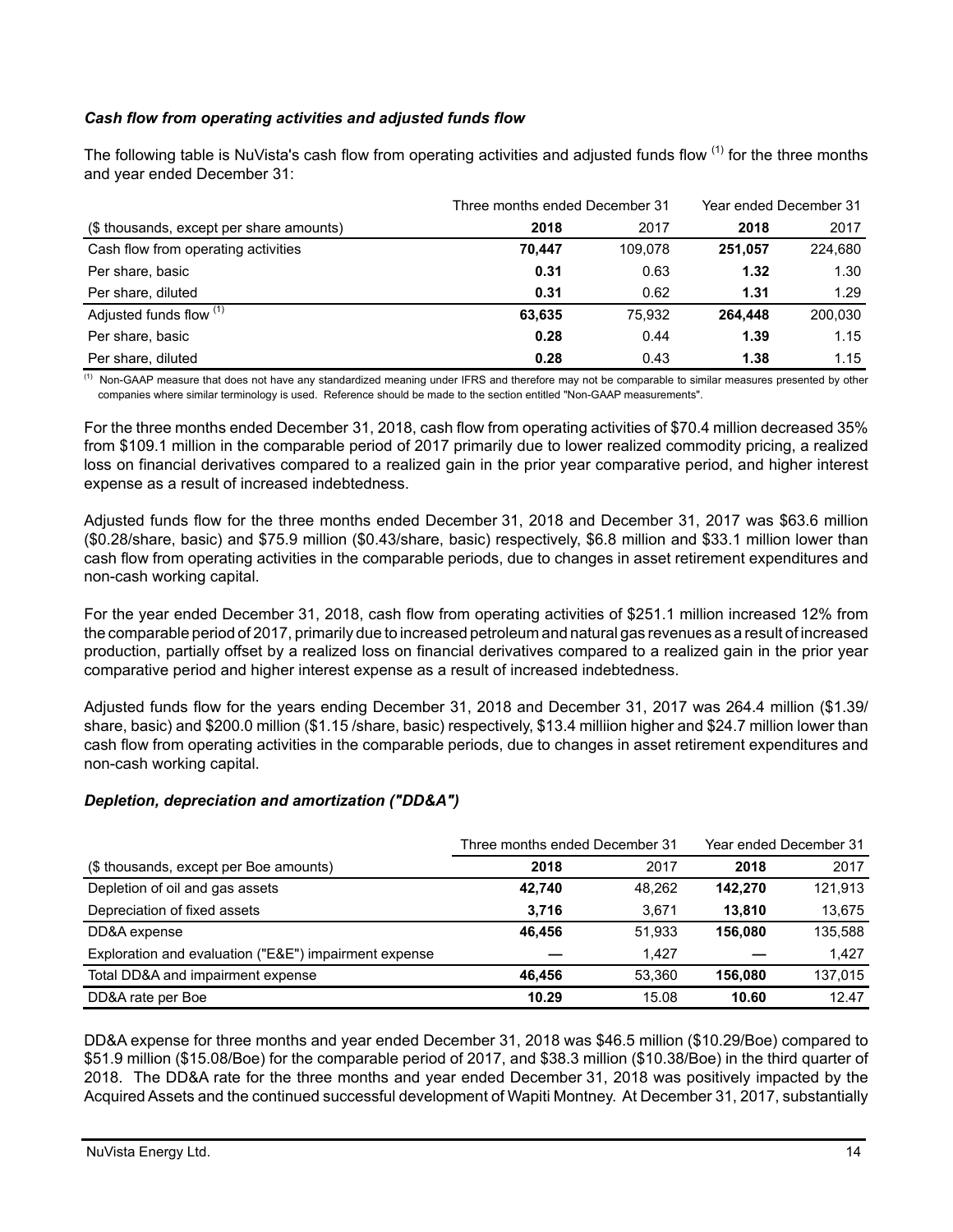all of the net book value of PP&E for cash generating units ("CGUs") excluding Wapiti Montney was fully depleted as a result of minimal reserves assigned to those CGUs in the year end reserve report. DD&A expense for the three months and year ended December 31, 2018 includes depletion expense of \$3.2 million (\$0.71/Boe) and \$7.8 million (\$0.53/Boe), respectively, primarily related to an increase in estimate on asset retirement obligations for wells with no remaining reserves that as a result were previously fully depleted. The full amount of this asset retirement obligation is included in depletion expense.

The Wapiti Montney CGU DD&A rate per Boe for three months and year ended December 31, 2018 decreased to \$9.62/Boe and \$10.12/Boe respectively, compared to \$9.87/Boe and \$10.55/Boe for the comparable periods of 2017, and decreased from the DD&A rate of \$10.54/Boe in the third quarter of 2018. These improved DD&A rates compared to 2017 is a result of continued successful development and favorable acquisition metrics for the Acquired Assets.

At December 31, 2018, there were no indicators of impairment or reversal of impairment identified on any of the Company's CGU's within property, plant & equipment and an impairment test was not performed.

# *Exploration and evaluation ("E&E") expense*

|                                        | Three months ended December 31 |       | Year ended December 31 |       |
|----------------------------------------|--------------------------------|-------|------------------------|-------|
| (\$ thousands, except per Boe amounts) | 2018                           | 2017  | 2018                   | 2017  |
| Exploration and evaluation expense     | 921                            | 6.888 | 2.710                  | 6.932 |
| Per Boe                                | 0.20                           | 2.00  | 0.18                   | 0.64  |

Exploration and evaluation expense relates to the cost of mineral land expiries that were classified as E&E assets.

## *Asset retirement obligations*

| (\$ thousands)                                 | <b>December 31, 2018</b> December 31, 2017 |          |
|------------------------------------------------|--------------------------------------------|----------|
| Balance, January 1                             | 72,430                                     | 75,463   |
| Accretion expense                              | 1,776                                      | 1,524    |
| Liabilities acquired                           | 11,141                                     |          |
| Change in discount rate, Pipestone Acquisition | 17,571                                     |          |
| Liabilities incurred                           | 3.291                                      | 3,698    |
| Liabilities disposed                           | (14)                                       | (3,272)  |
| Change in estimates and discount rate          | 9,966                                      | 4,830    |
| Liabilities settled                            | (13, 458)                                  | (9, 813) |
| Balance, end of period                         | 102,703                                    | 72,430   |
| Expected to be incurred within one year        | 12,500                                     | 14,250   |
| Expected to be incurred beyond one year        | 90,203                                     | 58,180   |

Asset retirement obligations ("ARO") are based on estimated costs to reclaim and abandon ownership interests in oil and natural gas assets including well sites, gathering systems and processing facilities. At December 31, 2018, NuVista had an ARO balance of \$102.7 million as compared to \$72.4 million as at December 31, 2017. The liability was discounted using the Bank of Canada's long-term risk-free bond rate of 2.2% at December 31, 2018 (December 31, 2017 – 2.4%). At December 31, 2018, the estimated total undiscounted and uninflated amount of cash required to settle NuVista's ARO was \$106.0 million (December 31, 2017 – \$75.9 million). The majority of the costs are expected to be incurred within the next 50 years. Actual ARO expenditures for the year ended December 31, 2018 were \$13.5 million compared to \$9.8 million for the year ended December 31, 2017.

Asset retirement obligations acquired pursuant to the Pipestone Acquisition in the third quarter of 2018 were initially recognized in accordance with IFRS at fair value using a credit adjusted rate of 7.5%*.* They were subsequently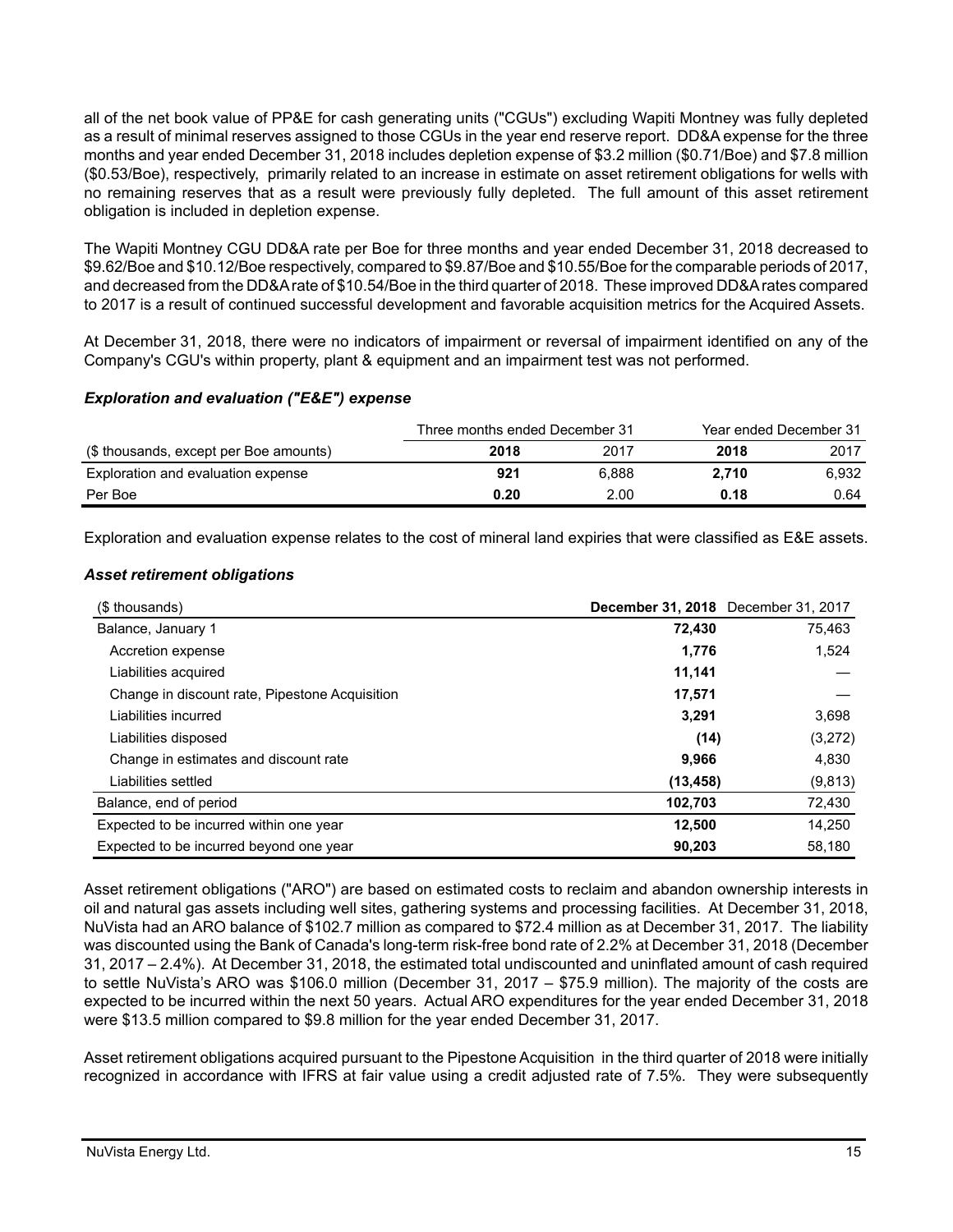revalued using the respective Bank of Canada long term risk-free bond rate of 2.4%, resulting in the recognition of an additional \$17.6 million in asset retirement obligations.

There are uncertainties related to asset retirement obligations and the impact on the financial statements could be material, as the eventual timing and expected costs to settle these obligations could differ from our estimates. The main factors that could cause expected costs to differ are changes to laws, regulations, reserve estimates, costs and technology. Any reclamation or abandonment expenditures will generally be funded from cash flow from operating activities.

## *Capital expenditures*

|                                     | Three months ended December 31 |               |        | Year ended December 31 |         |               |         |                 |
|-------------------------------------|--------------------------------|---------------|--------|------------------------|---------|---------------|---------|-----------------|
| (\$ thousands, except % amounts)    | 2018                           | % of<br>total | 2017   | $%$ of<br>total        | 2018    | % of<br>total | 2017    | $%$ of<br>total |
| Land and retention costs            | (78)                           |               | (493)  | ั1)                    | 1.801   |               | 510     |                 |
| Geological and geophysical          | 1.392                          | 2             | 1.303  | 3                      | 6.415   | 2             | 5.201   | 2               |
| Drilling and completion             | 50,532                         | 65            | 30.677 | 77                     | 257.626 | 76            | 246.727 | 78              |
| Facilities and equipment            | 25.586                         | 33            | 7,801  | 19                     | 74.512  | 22            | 61.350  | 20              |
| Corporate and other                 |                                |               | 811    | 2                      | 438     |               | 1.514   |                 |
| Capital expenditures <sup>(1)</sup> | 77.433                         |               | 40.099 |                        | 340.792 |               | 315,302 |                 |

 $\frac{1}{1}$  Non-GAAP measure that does not have any standardized meaning under IFRS and therefore may not be comparable to similar measures presented by other companies where similar terminology is used. Reference should be made to the section entitled "Non-GAAP measurements".

Capital expenditures for the year ended ended December 31, 2018 were \$340.8 million. The Company focused 76% of its exploration and development expenditures on drilling and completion activities, with 22% on facilities and equipment.

Of the \$340.8 million capital spent to date in 2018, \$335.9 million was spent on property, plant and equipment expenditures, and \$4.9 million was spent on exploration and evaluation expenditures.

## *Acquisitions*

On September 6, 2018, the Company closed the Pipestone Acquisition in which the Company acquired petroleum and natural gas properties and facilities to expand its Montney core area and increase future development opportunities. Total consideration paid and estimates of the fair value of the assets acquired and liabilities assumed as of the date of the acquisition are set forth in the table below. All amounts are final.

| (\$ thousands)                    |           |
|-----------------------------------|-----------|
| Net proceeds from equity issuance | 366,594   |
| Borrowings on credit facility     | 252,850   |
| <b>Cash consideration paid</b>    | 619,444   |
| (\$ thousands)                    |           |
| Property, plant and equipment     | 676,436   |
| Exploration and evaluation        | 28,122    |
| Asset retirement obligations      | (11, 141) |
| Deferred tax liabilities          | (73, 973) |
| Fair value of net assets acquired | 619,444   |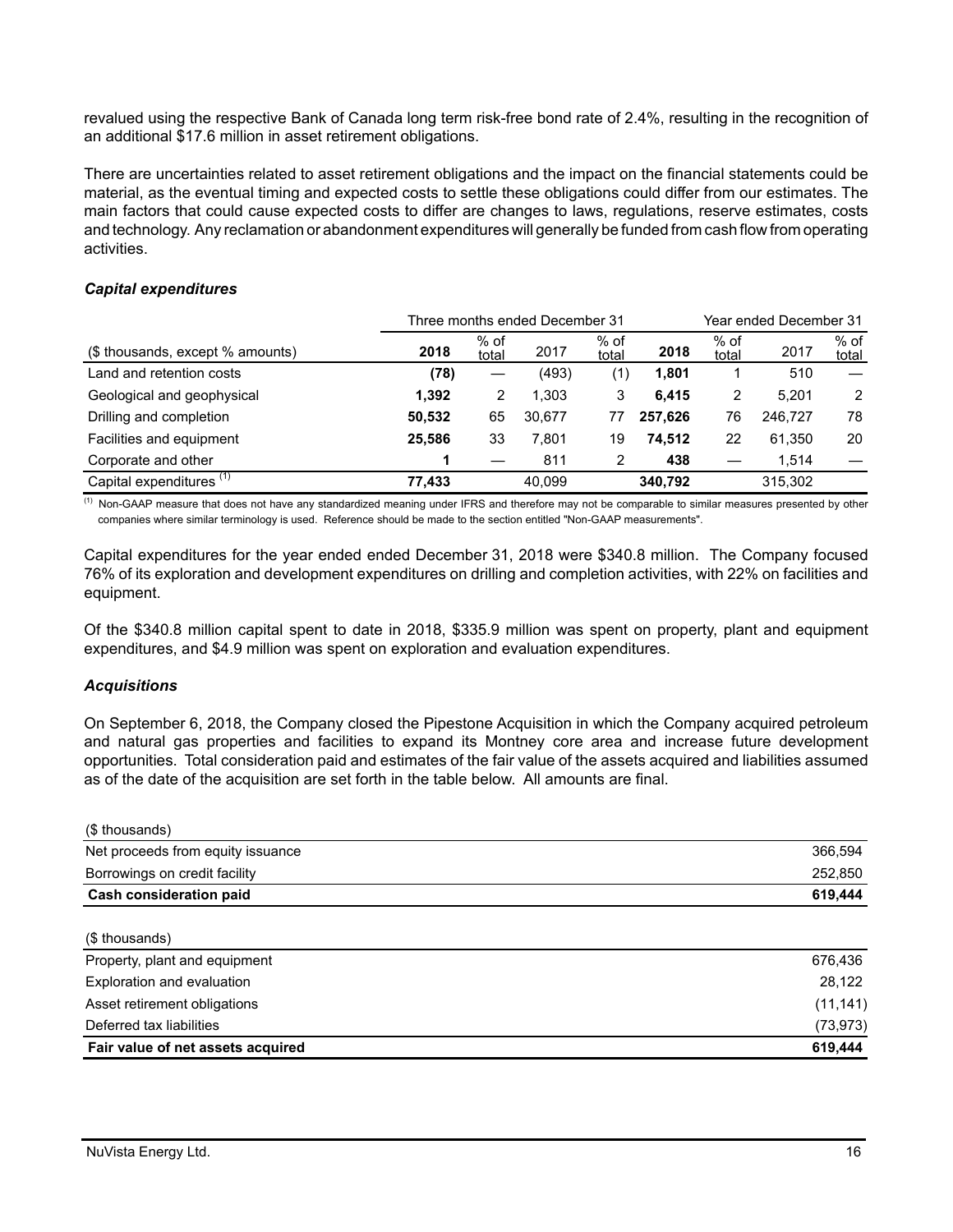# *Dispositions*

For the year ended December 31, 2018, there were no property dispositions as compared to property dispositions with cash proceeds of \$2.2 million in the comparable period of 2017, resulting in a loss of \$6.8 million.

#### *Deferred income taxes*

For the three months and year ended December 31, 2018, the provision for income taxes was an expense of \$40.2 million, and \$55.5 million compared to an expense of \$17.4 million in the comparable periods of 2017.

## *Tax pools*

At December 31, 2018, NuVista had approximately \$1.6 billion (2017 – \$1.1 billion) of estimated tax pools available for deduction against future years' taxable income. The Company does not forecast to be cash taxable in the current 5 year plan.

|                                               |       | Available tax pools Maximum annual deduction |
|-----------------------------------------------|-------|----------------------------------------------|
| $$$ millions)                                 | 2018  | $\frac{0}{0}$                                |
| Canadian exploration expense                  | 256   | 100%                                         |
| Canadian development expense                  | 406   | 30-45% declining balance                     |
| Canadian oil and natural gas property expense | 435   | 10-15% declining balance                     |
| Undepreciated capital cost                    |       | 218 25-37.5% declining balance               |
| Non-capital losses                            | 274   | 100%                                         |
| Other                                         | 26    | various rates                                |
| Total federal tax pools                       | 1,615 |                                              |
| Additional Alberta tax pools                  | 8     | 100%                                         |

## *Elimination of deficit*

At the Company's annual general meeting on May 8, 2018, shareholders approved a resolution to reduce share capital for accounting purposes, without payment of or a reduction to stated or paid-up capital, by the amount of the deficit on December 31, 2017 in the amount of \$462.4 million.

## *Net earnings*

|                                          | Three months ended December 31 |        |         | Year ended December 31 |
|------------------------------------------|--------------------------------|--------|---------|------------------------|
| (\$ thousands, except per share amounts) | 2018                           | 2017   | 2018    | 2017                   |
| Net earnings                             | 104.086                        | 34.651 | 136.245 | 94.368                 |
| Per share - basic                        | 0.46                           | 0.20   | 0.71    | 0.54                   |
| Per share - diluted                      | 0.46                           | 0.20   | 0.71    | 0.54                   |

The increase in net earnings for the three months ended December 31, 2018 compared to the prior year comparative period is primarily a result of increased unrealized hedging gains and decreased DD&A , offset by decreased adjusted funds flow and the incremental interest on the higher principal balance of the 2023 Notes.

For the year ended December 31, 2018, the increase in net earnings compared to the prior year comparative period is primarily as a result of increased unrealized hedging gains and increased adjusted funds flow, offset by higher DD&A, deferred taxes, and an realized loss on financial derivatives as compared to a realized gain in the prior year comparative period.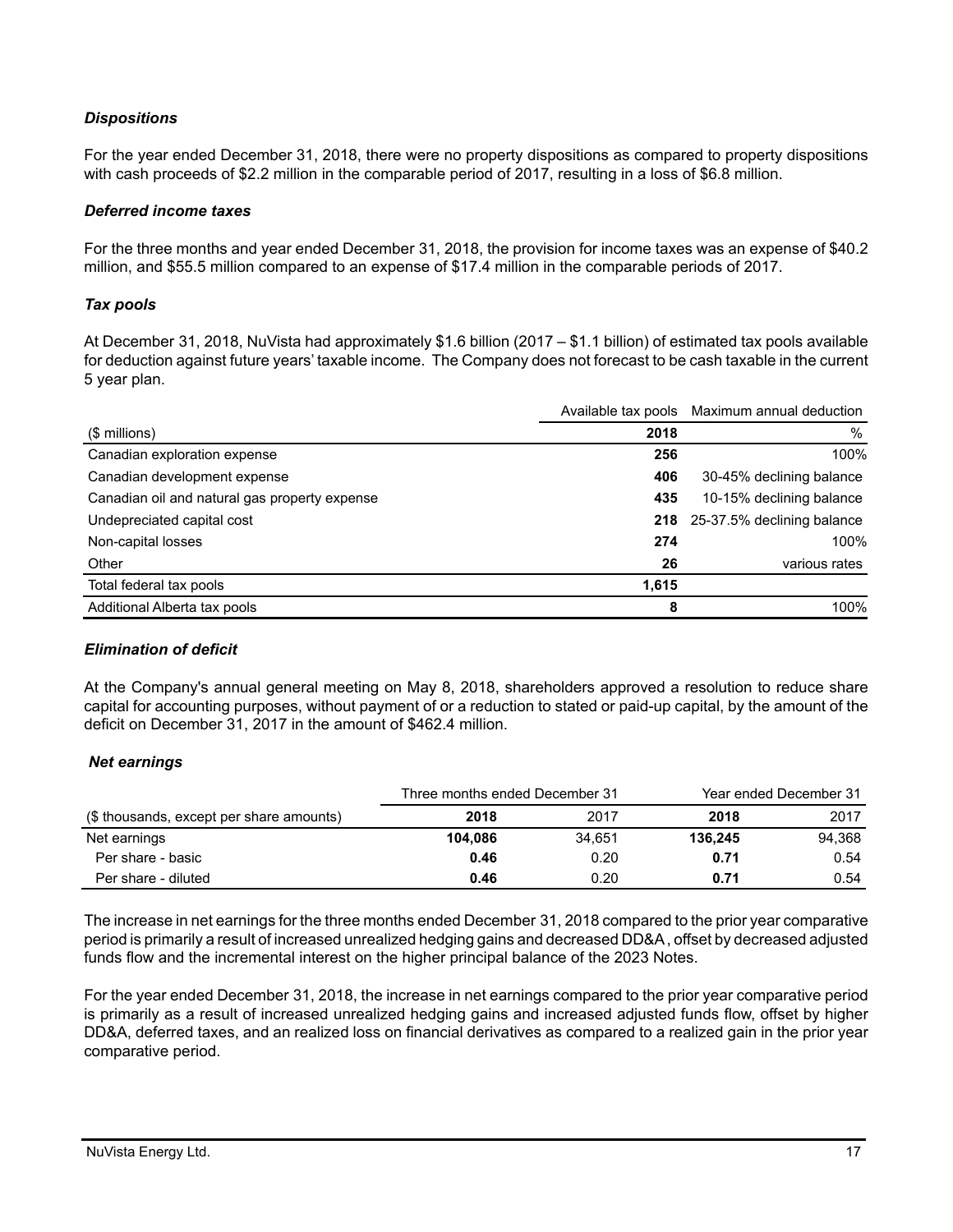# *Liquidity and capital resources*

#### *Long-term debt (credit facility)*

At December 31, 2018, the Company had a \$450 million (December 31, 2017 - \$310 million) extendible revolving term credit facility available from a syndicate of Canadian chartered banks. The credit facility was increased from \$310.0 million upon closing of the Pipestone Acquisition on September 6, 2018. Borrowing under the credit facility may be made by prime loans, bankers' acceptances and/or US libor advances. These advances bear interest at the bank's prime rate and/or at money market rates plus a borrowing margin. The credit facility is secured by a first floating charge debenture, general assignment of book debts and NuVista's oil and natural gas properties and equipment. The credit facility has a 364-day revolving period and is subject to an annual review by the lenders, at which time the lenders can extend the revolving period or can request conversion to a one year term loan. During the revolving period, a review of the maximum borrowing amount occurs semi-annually on October 31 and April 30. During the term period, no principal payments would be required until a year after the revolving period matures on the annual renewal date of April 30, in the event the credit facility is reduced or not renewed. As such, the credit facility is classified as long-term. The credit facility does not contain any financial covenants but NuVista is subject to various industry standard non-financial covenants. Compliance with these covenants is monitored on a regular basis and as at December 31, 2018, NuVista was in compliance with all covenants. The semi annual review was completed in the fourth quarter, with no change to the credit facility The next review is scheduled for on or before April 30, 2019.

#### *Senior unsecured notes*

On March 2, 2018, the Company issued \$220.0 million aggregate principal amount of 6.50% senior unsecured notes due March 2, 2023 ("2023 Notes"). Proceeds net of costs amounted to \$215.1 million. Interest is payable semiannually in arrears. The 2023 Notes are fully and unconditionally guaranteed as to the payment of principal and interest, on a senior unsecured basis by the Company. There are no maintenance or financial covenants.

The 2023 Notes are non-callable by the Company prior to March 2, 2020. At any time on or after March 2, 2020, the Company may redeem all or part of the 2023 Notes at the redemption prices set forth in the table below plus any accrued and unpaid interest:

| 12 month period ended: | Percentage |
|------------------------|------------|
| March 2, 2021          | 103.250%   |
| March 2, 2022          | 101.625%   |
| March 2, 2023          | 100.000%   |

If a change of control occurs, each holder of the 2023 Notes will have the right to require the Company to purchase all or any part of that holder's 2023 Notes for an amount in cash equal to 101% of the aggregate principal repurchased plus accrued and unpaid interest.

On June 22, 2016, the Company issued \$70.0 million of 9.875% senior unsecured notes ("2021 Notes") with a 5 year term by way of private placement. Proceeds net of discount and costs amounted to \$66.9 million. Interest is payable in equal quarterly installments in arrears. The 2021 Notes are fully and unconditionally guaranteed as to the payment of principal and interest, on a senior unsecured basis by the Company. There are no maintenance financial covenants. On March 2, 2018, part of the proceeds from the 2023 Notes were used to redeem all of the Company's existing 2021 Notes. The full aggregate principal amount of \$70.0 million was redeemed resulting in an agreed redemption call premium of \$6.6 million and \$2.2 million of remaining accretion of the carrying value to face value of the 2021 Notes which is included in year to date interest expense, for a total incremental expense on payout of \$8.8 million.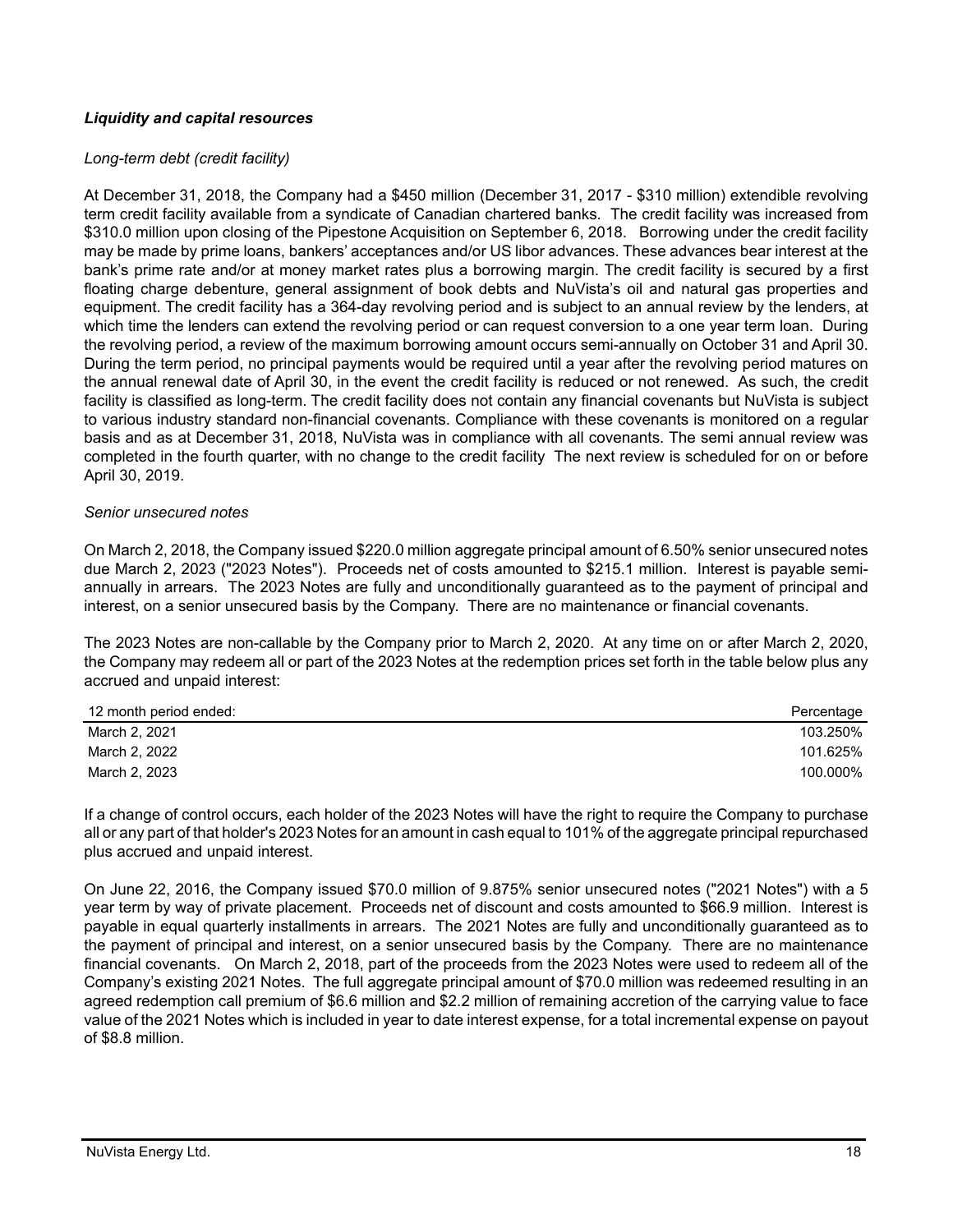# *Equity financings*

In August 2018, as part of the financing of the Pipestone Acquisition, the Company issued 47.4 million common shares at a price of \$8.10 per share, for gross proceeds of \$384.1 million. Common shares totaling 21.0 million were issued pursuant to a public offering, and an additional 26.4 million were issued pursuant to a private placement. The Company also issued 2.8 million common shares on a flow-through basis in respect of Canadian Development expenses ("CDE") at a price of \$9.05 per share for gross proceeds of \$24.9 million, of which 0.4 million common shares were issued pursuant to a private placement. Under the terms of the flow-through share agreements, the Company is committed to spend approximately \$24.9 million on qualifying CDE prior to December 31, 2018. The balance of the purchase price was funded through the Company's increased credit facility. At December 31, 2018, NuVista has fulfilled its commitment to spend \$24.9 million on qualifying CDE.

The following is a summary of total market capitalization, net debt, net debt to annualized current quarter adjusted funds flow, adjusted funds flow and net debt to adjusted funds flow:

| (\$ thousands)                                                      | <b>December 31, 2018</b> | December 31, 2017 |
|---------------------------------------------------------------------|--------------------------|-------------------|
| Basic common shares outstanding                                     | 225,306                  | 174,004           |
| Share price $(1)$                                                   | 4.08                     | 8.02              |
| Total market capitalization                                         | 919,248                  | 1,395,512         |
| Cash and cash equivalents, accounts receivable and prepaid expenses | (53, 334)                | (47, 941)         |
| Accounts payable and accrued liabilities                            | 90,074                   | 50,725            |
| Long-term debt (credit facility)                                    | 257,395                  | 125,725           |
| Senior unsecured notes                                              | 215,892                  | 67,680            |
| Other liabilities                                                   | 1,381                    | 1,747             |
| Net debt $(2)$                                                      | 511,408                  | 197,936           |
| Annualized current quarter adjusted funds flow                      | 254,540                  | 303,728           |
| Net debt to annualized current quarter adjusted funds flow          | 2.0                      | 0.7               |
| Adjusted funds flow (2)                                             | 264,448                  | 200,030           |
| Net debt to adjusted funds flow                                     | 1.9                      | 1.0               |

 $<sup>(1)</sup>$  Represents the closing share price on the Toronto Stock Exchange on the last trading day of the period.</sup>

<sup>(2)</sup> Non-GAAP measure that does not have any standardized meaning under IFRS and therefore may not be comparable to similar measures presented by other companies where similar terminology is used. Reference should be made to the section entitled "Non-GAAP measurements".

## *Net debt*

As at December 31, 2018, net debt was \$511.4 million, resulting in a net debt to annualized current quarter adjusted funds flow ratio of 2.0 times. NuVista's long term strategy is to maintain a net debt to annualized current quarter adjusted funds flow ratio of approximately 1.5 times. The actual ratio may fluctuate on a quarterly basis above or below targeted levels due to a number of factors including facility outages, commodity prices and the timing of acquisitions and dispositions. At December 31, 2018, NuVista had drawn \$257.4 million on its long-term debt (credit facility) and had outstanding letters of credit of \$7.8 million which reduce the credit available on the credit facility, leaving \$184.8 million of unused credit facility capacity based on the committed credit facility of \$450.0 million.

NuVista plans to monitor its 2019 business plan and adjust its 2019 budgeted capital program of \$300 - \$325 million in the context of commodity prices and net debt levels.

As at December 31, 2018, there were 225.3 million common shares outstanding. In addition, there were 6.9 million stock options with an average exercise price of \$6.78 per option , 0.5 million RSAs, and 0.3 million PSAs outstanding.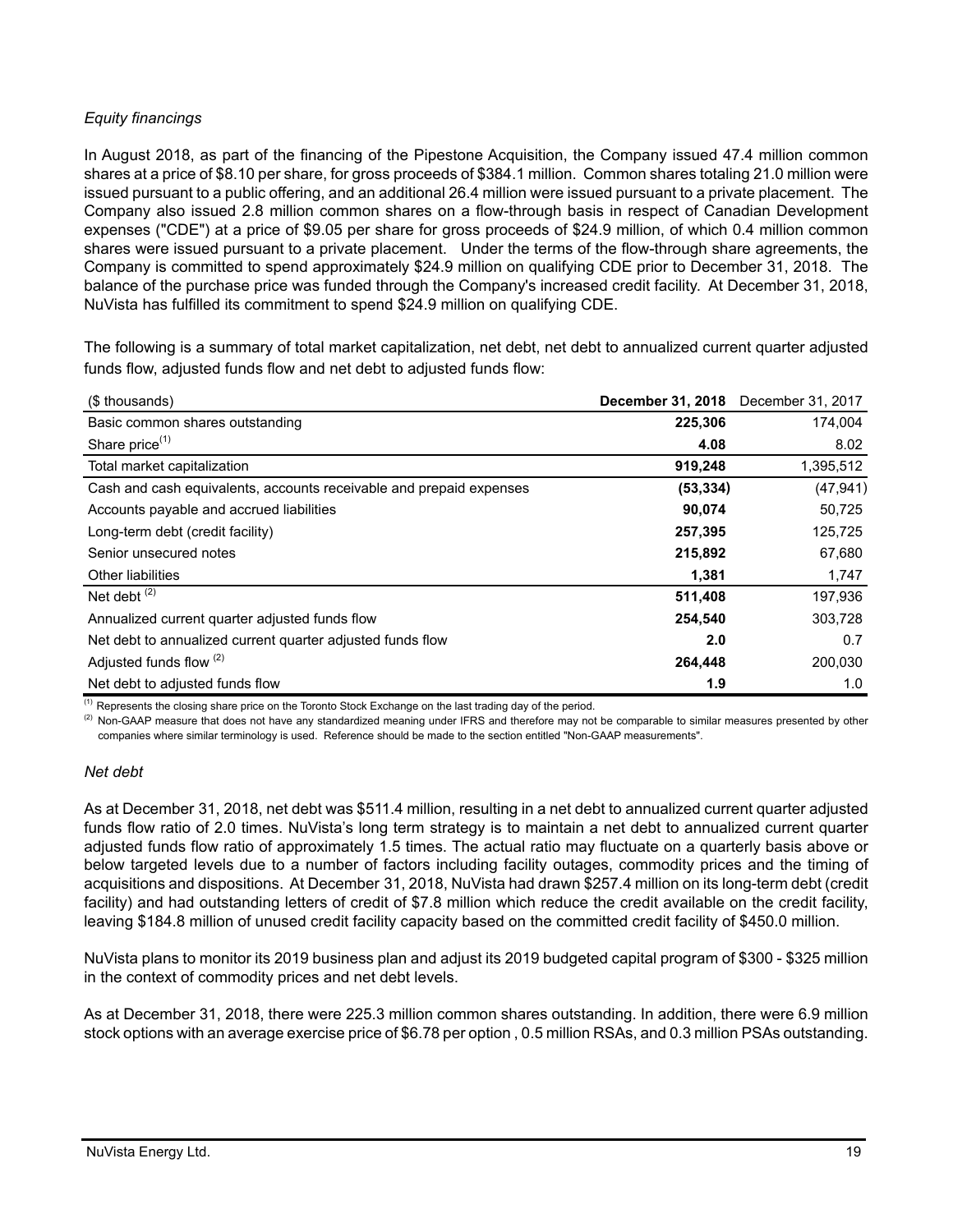# *Commitments*

NuVista enters into contract obligations as part of conducting business. The following is a summary of NuVista's contractual obligations and commitments as at December 31, 2018:

| (\$ thousands)                | Total     | 2019    | 2020    | 2021    | 2022    | 2023    | Thereafter |
|-------------------------------|-----------|---------|---------|---------|---------|---------|------------|
| Transportation <sup>(1)</sup> | 863.031   | 63.263  | 77.635  | 97.993  | 103.668 | 86.650  | 433.822    |
| Processing <sup>(1)</sup>     | 1.182.786 | 45.034  | 58.745  | 81.337  | 95.455  | 96.039  | 806.176    |
| Office lease                  | 12.813    | 1.814   | 1.826   | .887    | 1.893   | 1.946   | 3.447      |
| Total commitments             | 2.058.630 | 110.111 | 138.206 | 181.217 | 201.016 | 184.635 | 1.243.445  |

 $\overline{^{(1)}}$  Certain of the transportation and processing commitments are secured by outstanding letters of credit of \$7.3 million at December 31, 2018 (December 31, 2017 - \$12.8 million).

#### *Off "balance sheet" arrangements*

NuVista has certain lease arrangements, all of which are reflected in the contractual obligations and commitments table, which were entered into in the normal course of operations. All leases have been treated as operating leases whereby the lease payments are included in operating expenses or general and administrative expenses depending on the nature of the lease.

#### *Annual financial information*

The following table highlights selected annual financial information for the years ended December 31, 2018, 2017 and 2016:

| (\$ thousands, except per share amounts) | 2018      | 2017      | 2016    |
|------------------------------------------|-----------|-----------|---------|
| Petroleum and natural gas revenues       | 555,849   | 377,746   | 257,252 |
| Net earnings (loss)                      | 136.245   | 94,368    | (1,653) |
| Per basic and diluted share              | 0.71      | 0.54      | (0.01)  |
| Balance sheet information                |           |           |         |
| Total assets                             | 2,180,874 | 1,186,419 | 961,240 |
| Long-term debt                           | 257.395   | 125,725   |         |
| Senior unsecured notes                   | 215,892   | 67,680    | 67,156  |
| Shareholders' equity                     | 1,405,017 | 863,579   | 756,029 |
|                                          |           |           |         |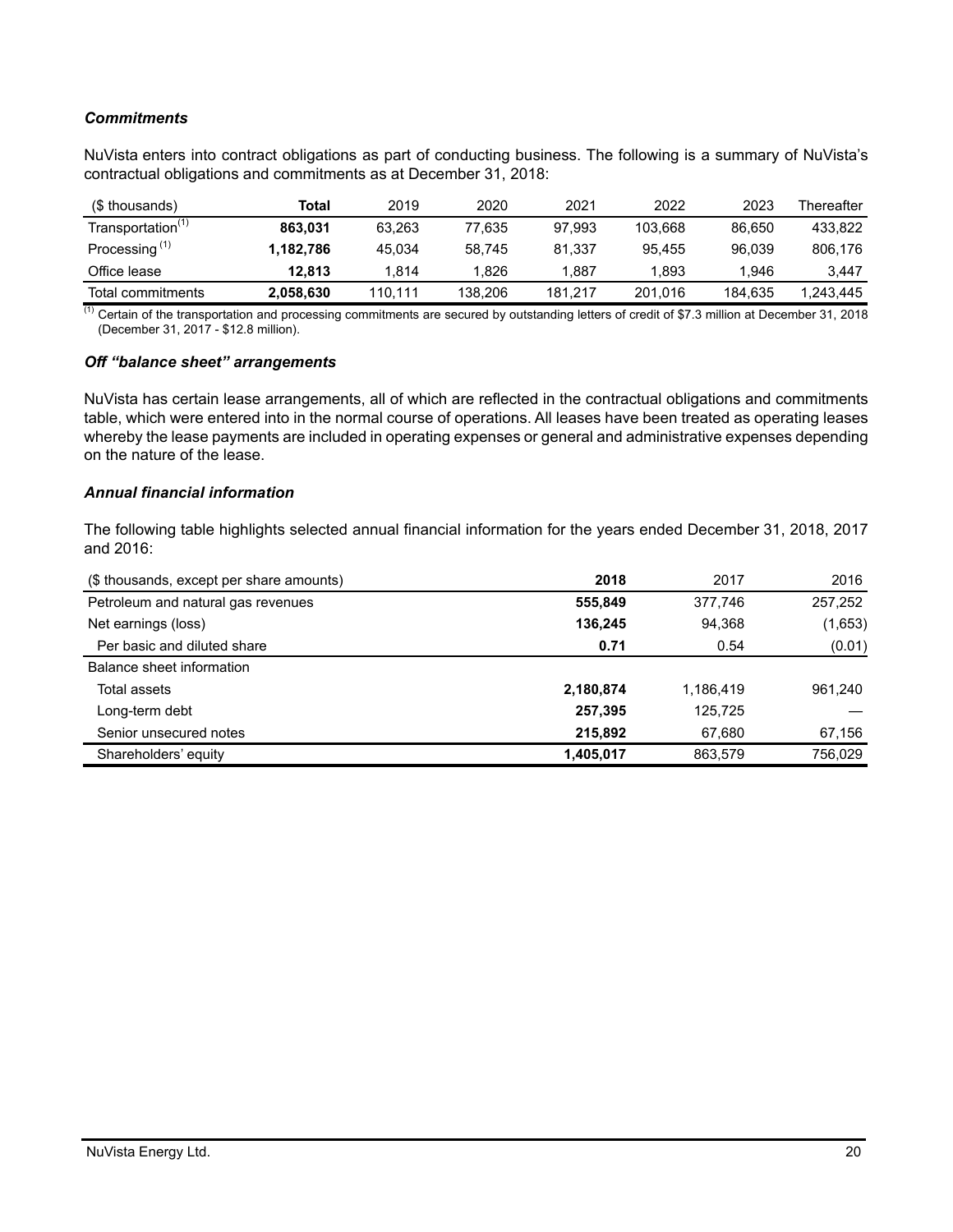# *Quarterly financial information*

The following table highlights NuVista's performance for the eight quarterly reporting periods from March 31, 2017 to December 31, 2018:

| (\$ thousands, except                  |               | 2018    |               |         | 2017    |         |               |        |
|----------------------------------------|---------------|---------|---------------|---------|---------|---------|---------------|--------|
| per share amounts)                     | <b>Dec 31</b> | Sep 30  | <b>Jun 30</b> | Mar 31  | Dec 31  | Sep 30  | <b>Jun 30</b> | Mar 31 |
| Production (Boe/d)                     | 49,060        | 40.080  | 36,035        | 36,099  | 37.435  | 29,405  | 25.454        | 26,731 |
| Petroleum and natural gas<br>revenues  | 143,006       | 150.956 | 137,131       | 124,756 | 131.009 | 83,100  | 79.401        | 84,236 |
| Net earnings (loss)                    | 104.086       | 3,467   | 6,322         | 22,371  | 34,651  | (4,366) | 25,767        | 38,317 |
| Per basic share                        | 0.46          | 0.02    | 0.04          | 0.13    | 0.20    | (0.03)  | 0.15          | 0.22   |
| Cash flow from operating<br>activities | 70.447        | 51.740  | 63,576        | 65.294  | 109.078 | 39.278  | 40.298        | 36,026 |
| Per basic share                        | 0.31          | 0.28    | 0.36          | 0.38    | 0.63    | 0.23    | 0.23          | 0.21   |
| Adjusted funds flow (1)                | 63,635        | 72,610  | 69,472        | 58,732  | 75,932  | 41,526  | 39,318        | 43,254 |
| Per basic share                        | 0.28          | 0.39    | 0.40          | 0.34    | 0.44    | 0.24    | 0.23          | 0.25   |

 $<sup>(1)</sup>$  Non-GAAP measure that does not have any standardized meaning under IFRS and therefore may not be comparable to similar measures presented by other</sup> companies where similar terminology is used. Reference should be made to the section entitled "Non-GAAP measurements".

NuVista's Montney production volumes have been increasing with substantially all of the Company's capital expenditures allocated to the Wapiti Montney area, related successful drilling and production performance, and asset acquisitions in that core area. Production from Wapiti Montney in 2018 is 99% of total production. Total Company production increases since 2016 have more than offset production sold in non core property dispositions. Over the prior eight quarters, quarterly revenue has been in a range of \$79.4 million to \$151.0 million with revenue primarily influenced by production volumes and commodity prices. Net earnings (losses) have been in a range of a net loss of \$4.4 million to net earnings of \$104.1 million with earnings primarily influenced by impairments, gains and losses from disposal of assets, production volumes, commodity prices, realized and unrealized gains and losses on financial derivatives and deferred income taxes.

## *Non-GAAP measurements*

The Company uses terms that are commonly used in the oil and natural gas industry, but do not have any standardized meaning as prescribed by IFRS and therefore may not be comparable with the calculations of similar measures for other entities. Management believes that the presentation of these non-GAAP measures provide useful information to investors and shareholders as the measures provide increased transparency and the ability to better analyze performance against prior periods on a comparable basis

The following list identifies the non-GAAP measures included in NuVista's MD&A, a description of how the measure has been calculated, a discussion of why management has deemed the measure to be useful and a reconciliation to the most comparable GAAP measure.

## *Adjusted funds flow*

NuVista has calculated adjusted funds flow based on cash flow provided by operating activities, excluding changes in non-cash working capital, asset retirement expenditures and environmental remediation recovery, as management believes the timing of collection, payment, and occurrence is variable and by excluding them from the calculation, management is able to provide a more meaningful measure of NuVista's operations on a continuing basis. More specifically, expenditures on asset retirement obligations may vary from period to period depending on the Company's capital programs and the maturity of its operating areas, while environmental remediation recovery relates to an incident that management doesn't expect to occur on a regular basis. The settlement of asset retirement obligations is managed through NuVista's capital budgeting process which considers its available adjusted funds flow.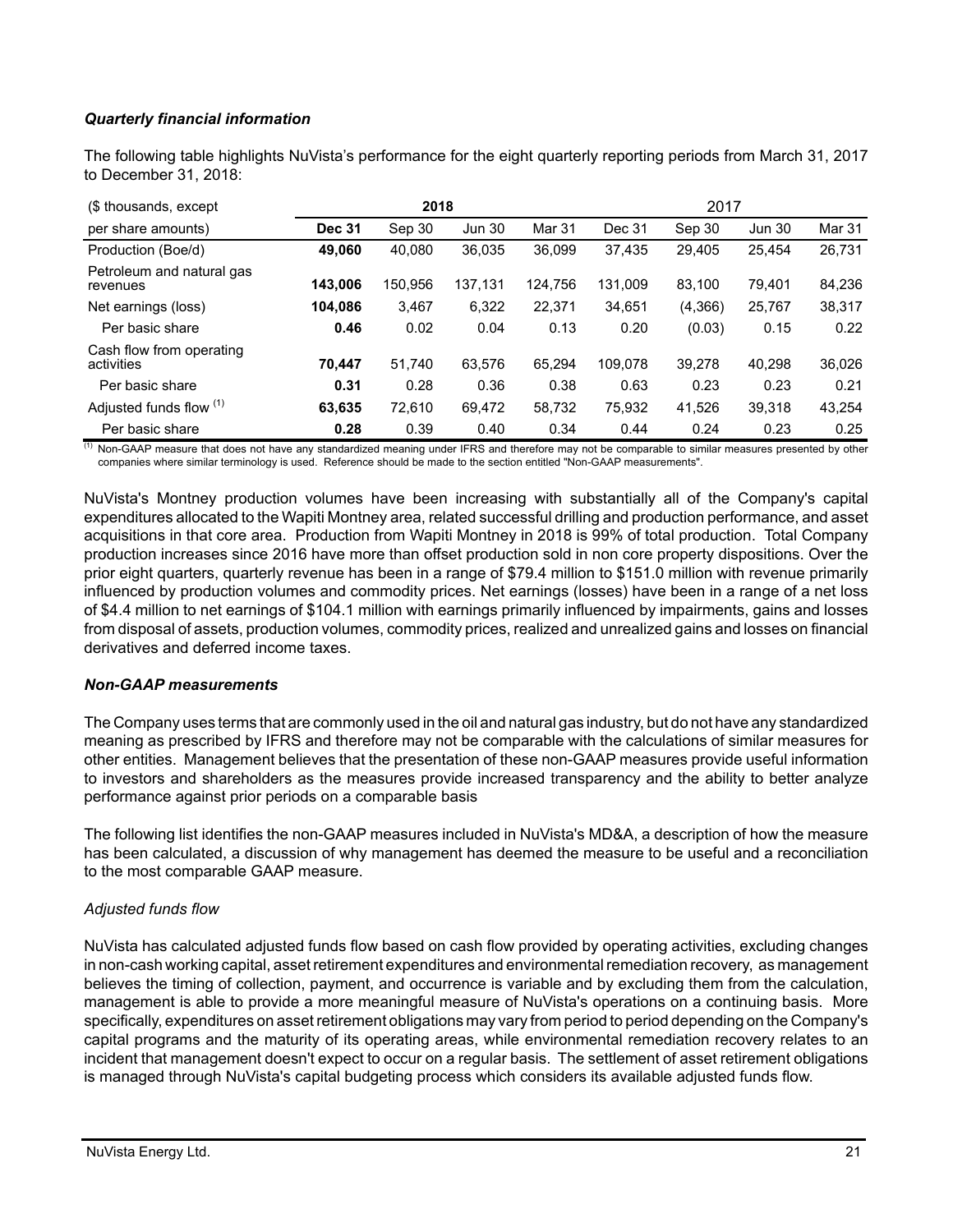Adjusted funds flow as presented is not intended to represent operating cash flow or operating profits for the period nor should it be viewed as an alternative to cash flow from operating activities, per the statement of cash flows, net earnings (loss) or other measures of financial performance calculated in accordance with GAAP. Adjusted funds flow per share is calculated based on the weighted average number of common shares outstanding consistent with the calculation of net earnings (loss) per share. Refer to Note 16 "Capital Management" in the financial statements.

NuVista considers adjusted funds flow to be a key measure that provides a more complete understanding of the Company's ability to generate cash flow necessary to finance capital expenditures, expenditures on asset retirement obligations, and meet its financial obligations.

The following table provides a reconciliation between the non-GAAP measure of adjusted funds flow to the more directly comparable GAAP measure of cash flow from operating activities:

|                                        | Three months ended December 31 |          | Year ended December 31 |           |  |
|----------------------------------------|--------------------------------|----------|------------------------|-----------|--|
| (\$ thousands)                         | 2018                           | 2017     | 2018                   | 2017      |  |
| Cash provided by operating activities  | 70,447                         | 109,078  | 251,057                | 224,680   |  |
| Add back:                              |                                |          |                        |           |  |
| Environmental remediation recovery     |                                |          |                        | (2,550)   |  |
| Asset retirement expenditures          | 2,835                          | 1.944    | 13,458                 | 9,813     |  |
| Change in non-cash working capital (2) | (9,647)                        | (35,090) | (67)                   | (31, 913) |  |
| Adjusted funds flow (1)                | 63,635                         | 75,932   | 264.448                | 200,030   |  |
| Adjusted funds flow per share, basic   | 0.28                           | 0.44     | 1.39                   | 1.15      |  |
| Adjusted funds flow per share, diluted | 0.28                           | 0.43     | 1.38                   | 1.15      |  |

 $<sup>(1)</sup>$  Year to date value includes transaction costs relating to the Pipestone Acquisition on September 6, 2018 of \$2.6 million.</sup>

<sup>(2)</sup> Refer to Note 20 "Supplemental cash flow information" in the financial statements.

## *Operating netback and Corporate netback ("netbacks")*

NuVista reports netbacks on a total dollar and per Boe basis. Operating netback is calculated as petroleum and natural gas revenues including realized financial derivative gains/losses, less royalties, transportation and operating expenses. Corporate netback is operating netback less general and administrative, deferred share units, and interest expense. Netbacks per Boe are calculated by dividing the netbacks by total production volumes sold in the period.

Management feels both operating and corporate netbacks are key industry benchmarks and measures of operating performance for NuVista that assists management and investors in assessing NuVista's profitability, and are commonly used by other petroleum and natural gas producers. The measurement on a Boe basis assists management and investors with evaluating NuVista's operating performance on a comparable basis.

The following table provides a reconciliation between the non-GAAP measures of operating and corporate netback to the most directly comparable GAAP measure of net income (loss) for the period: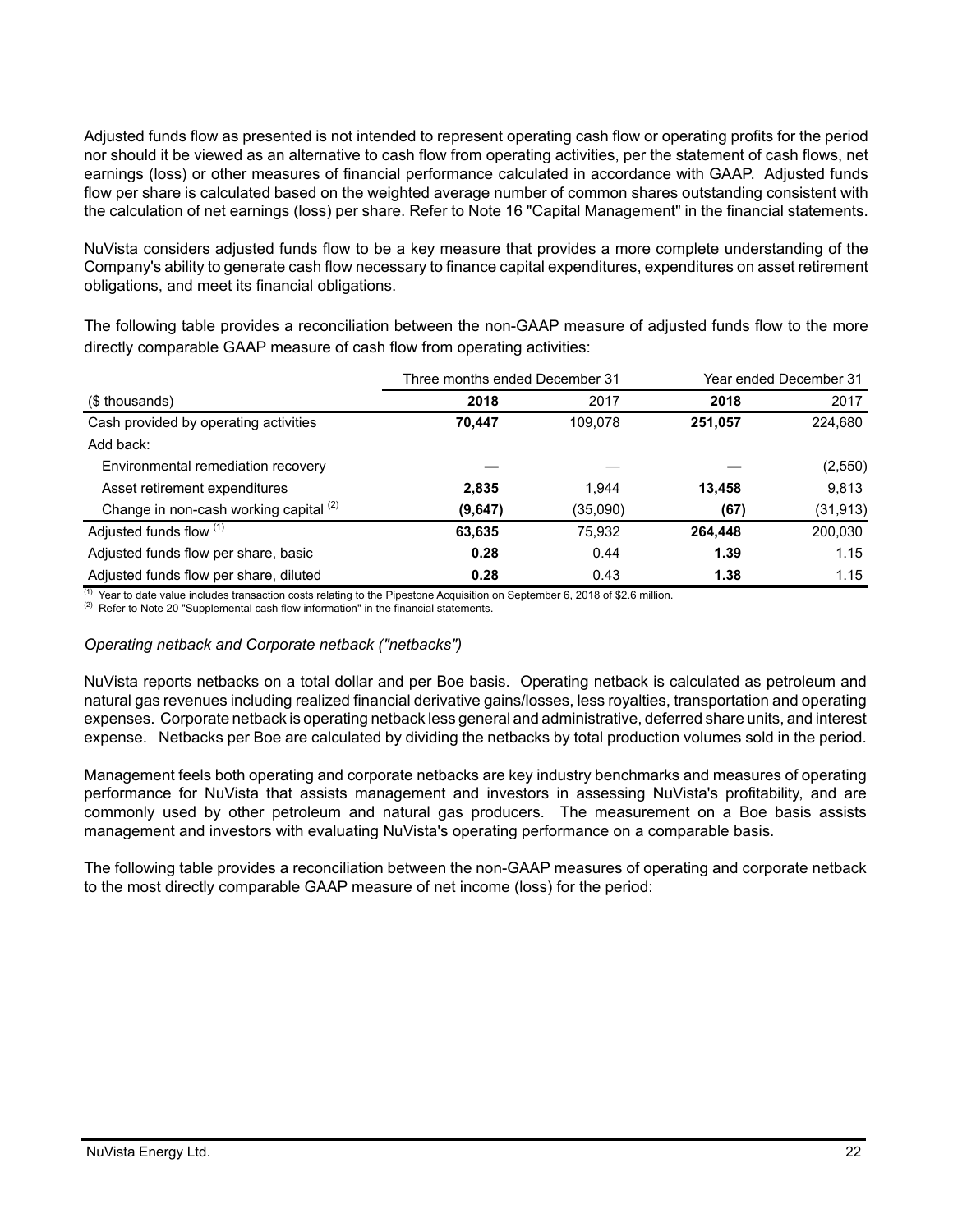|                                                      | Three months ended December 31 |           | Year ended December 31 |           |
|------------------------------------------------------|--------------------------------|-----------|------------------------|-----------|
| (\$ thousands)                                       | 2018                           | 2017      | 2018                   | 2017      |
| Net earnings and comprehensive income                | 104,086                        | 34,651    | 136,245                | 94,368    |
| Add back:                                            |                                |           |                        |           |
| Depletion, depreciation, amortization and impairment | 46,456                         | 53,360    | 156,080                | 137,015   |
| Exploration and evaluation                           | 921                            | 6,888     | 2,710                  | 6,932     |
| Loss on property dispositions                        |                                | 2,611     | 146                    | 6,808     |
| Share-based compensation                             | 705                            | 1,893     | 5,042                  | 5,969     |
| Unrealized gain on financial derivatives             | (129, 960)                     | (5,998)   | (93, 395)              | (31, 624) |
| Deferred income tax expense (recovery)               | 40,162                         | (17, 374) | 55,478                 | (17, 374) |
| Environmental remediation recovery                   |                                |           |                        | (2,550)   |
| General and administrative expenses                  | 4,080                          | 5,136     | 17,540                 | 17,377    |
| <b>Transaction costs</b>                             |                                |           | 2,624                  |           |
| Financing costs                                      | 6,901                          | 3,536     | 30,069                 | 13,324    |
| Operating netback                                    | 73,351                         | 84,703    | 312,539                | 230,245   |
| Deduct:                                              |                                |           |                        |           |
| General and administrative expenses                  | (4,080)                        | (5, 136)  | (17, 540)              | (17, 377) |
| Deferred share units recovery (expense)              | 725                            | (486)     | 366                    | (1,038)   |
| Interest expense                                     | (6, 361)                       | (3, 149)  | (28, 293)              | (11,800)  |
| <b>Transaction costs</b>                             |                                |           | (2,624)                |           |
| Corporate netback                                    | 63,635                         | 75,932    | 264,448                | 200,030   |

## *Capital expenditures*

Capital expenditures is equal to cash flow used in investing activities, excluding changes in non-cash working capital. NuVista considers capital expenditures to be a useful measure of cash flow used for capital reinvestment.

The following table provides a reconciliation between the non-GAAP measure of capital expenditures to the most directly comparable GAAP measure of cash flow used in investing activities for the period:

|                                        | Three months ended December 31 | Year ended December 31 |            |            |
|----------------------------------------|--------------------------------|------------------------|------------|------------|
| (\$ thousands)                         | 2018                           | 2017                   | 2018       | 2017       |
| Cash flow used in investing activities | (50, 428)                      | (87, 267)              | (925, 963) | (361, 483) |
| Changes in non-cash working capital    | (28, 684)                      | 47.168                 | (34,273)   | 48.422     |
| Property acquisitions                  | 1,679                          |                        | 619.444    |            |
| Proceeds on property dispositions      |                                |                        |            | (2, 241)   |
| Capital expenditures                   | (77, 433)                      | (40,099)               | (340, 792) | (315,302)  |

# *Net debt*

 NuVista has calculated net debt based on cash and cash equivalents, accounts receivable and prepaid expenses, accounts payable and accrued liabilities, long term debt (credit facility) and senior unsecured notes.

Net debt is used by management to provide a more complete understanding of the Company's capital structure and provides a key measure to assess the Company's liquidity. Management has excluded the current and long term financial instrument commodity contracts as they are subject to a high degree of volatility prior to ultimate settlement.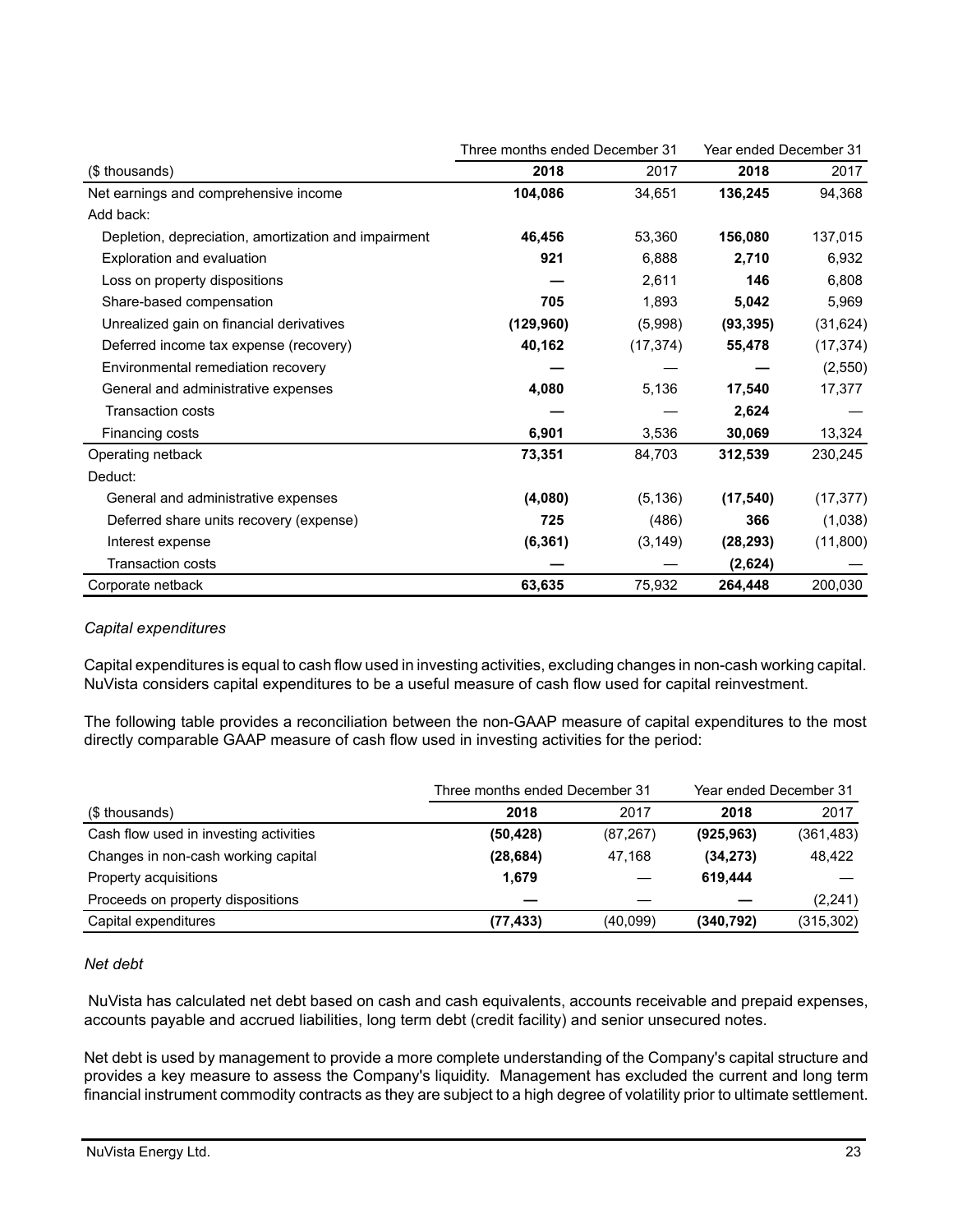Similarly, management has excluded the current and long term portion of asset retirement obligations as these are estimates based on management's assumptions and subject to volatility based on changes in cast and timing estimates, the risk-free rate and inflation rate.

The following table shows the composition of the non-GAAP measure of net debt with GAAP components from the balance sheet:

|                                                                     | Year ended                                 | Year ended |
|---------------------------------------------------------------------|--------------------------------------------|------------|
| (\$ thousands)                                                      | <b>December 31, 2018</b> December 31, 2017 |            |
| Cash and cash equivalents, accounts receivable and prepaid expenses | (53, 334)                                  | (47, 941)  |
| Accounts payable and accrued liabilities                            | 90.074                                     | 50,725     |
| Long-term debt (credit facility)                                    | 257.395                                    | 125,725    |
| Senior unsecured notes                                              | 215,892                                    | 67,680     |
| Other liabilities                                                   | 1.381                                      | 1,747      |
| Net debt                                                            | 511.408                                    | 197,936    |

#### *Critical accounting estimates*

Management is required to make judgments, estimates and assumptions that affect the application of accounting policies and the reported amounts of assets, liabilities, income and expenses. Actual results may differ from these estimates. Estimates and underlying assumptions are reviewed on an ongoing basis. Revisions to accounting estimates are recognized in the year in which the estimates are revised and in any future years affected.

The following are critical judgments that management has made in the process of applying accounting policies that have the most significant effect on the financial statements:

(i) Cash generating units

Cash generating units ("CGUs") are defined as the lowest grouping of integrated assets that generate identifiable cash inflows that are largely independent of the cash inflows of other assets or group of assets. The classification of assets into CGUs requires significant judgment and interpretations with respect to the integration between assets, the existence of active markets, external users, shared infrastructures and the way in which management monitors the Company's operations.

(ii) Impairment indicators

Judgments are required to assess when impairment indicators exist and impairment testing is required. In determining the recoverable amount of assets, in the absence of quoted market prices, impairment tests are based on estimates of reserves, production rates, future oil and natural gas prices, future costs, discount rates and other relevant assumptions.

(iii) Exploration and evaluation assets

The application of the Company's accounting policy for exploration and evaluation assets requires management to make certain judgments in determining whether it is likely that future economic benefits exist when activities have not generally reached a stage where technical feasibility and commercial viability can be reasonably determined.

The following are key estimates and their assumptions made by management affecting the measurement of balances and transactions in the financial statements: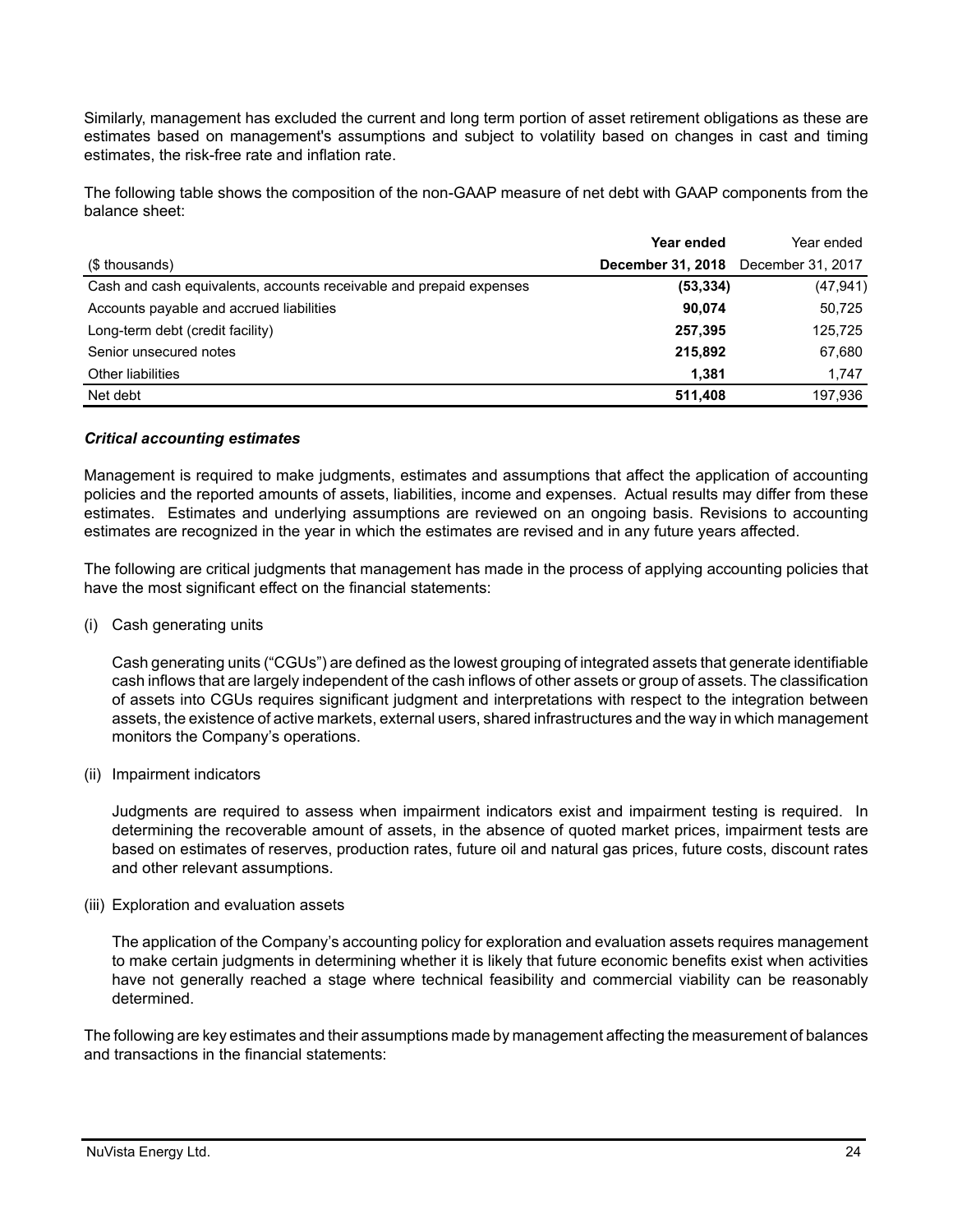#### (iv) Reserve estimates

Oil and natural gas reserves are used in the calculation of depletion, impairment and impairment reversals. Reserve estimates are based on engineering data, estimated future prices and costs, expected future rates of production and the timing of future capital expenditures, all of which are subject to many uncertainties and interpretations. The Company expects that, over time, its reserve estimates will be revised upward or downward based on updated information such as the results of future drilling, testing and production levels and changes in commodity prices.

#### (v) Asset retirement obligations

Asset retirement obligations are recognized for the future decommissioning and restoration of property, plant and equipment. These obligations are based on estimated costs, which take into account the anticipated method and extent of restoration and technological advances. Actual costs are uncertain and estimates can vary as a result of changes to relevant laws and regulations, the emergence of new technology, operating experience and prices. The expected timing of future decommissioning and restoration may change due to certain factors, including reserve life. Changes to assumptions related to future expected costs, discount rates and timing may have a material impact on the amounts presented.

#### (vi) Income taxes

Tax interpretations, regulations and legislation in the various jurisdictions in which the Company and its subsidiaries operate are subject to change. The deferred tax asset or liability is based on estimates as to the timing of the reversal of temporary differences, substantively enacted tax rates and the likelihood of assets being realized.

#### (vii) Business combinations

Business combinations are accounted for using the acquisition method of accounting when the assets acquired meet the definition of a business combination in accordance with IFRS. The determination of fair value assigned to assets acquired and liabilities assumed requires management to make assumptions and estimates about future events. The assumptions and estimates with respect to determining the fair value of oil and gas properties and E&E assets acquired include estimates of reserves acquired, forecast benchmark commodity prices and discount rates used to present future cash flows. Changes in any of these assumptions or estimates used in determining the fair value of assets acquired and liabilities assumed could impact the amounts assigned to assets, liabilities, goodwill or bargain purchase.

## *Update on financial reporting matters*

## *Adopted new accounting standards*

## *Revenue recognition*

NuVista adopted IFRS 15 - Revenue from Contracts with Customers with a date of initial application of January 1, 2018. IFRS 15 specifies how and when an IFRS reporter will recognize revenue as well as requiring enhanced disclosures about revenue. IFRS 15 provides a single, principles-based five-step model to be applied to all contracts with customers. The standard requires an entity to recognize revenue to reflect the transfer of goods and services for the amount it expects to receive, when control is transferred to the purchaser.

NuVista's management reviewed its revenue streams and major contracts with customers and concluded that there were no material changes to its net income or in the timing of when revenue is recognized. As a result, no adjustments were required in the January 1, 2018 opening statement of financial position. The additional disclosures required by IFRS 15 are provided in Note 15 of the financial statements.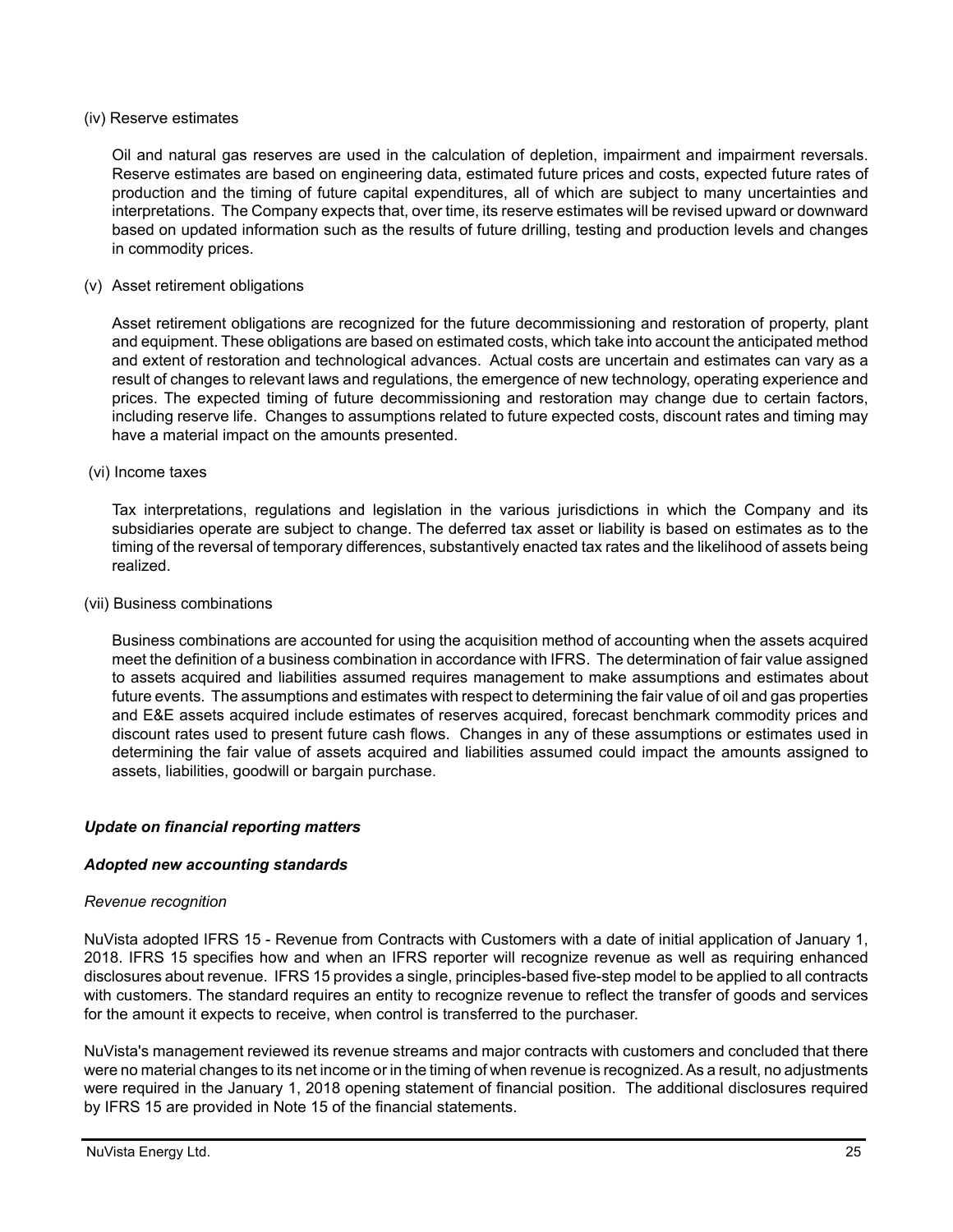# *Financial instruments*

NuVista adopted IFRS 9 - Financial Instruments, on January 1, 2018, using the retrospective method. The adoption of this standard did not result in a change in the recognition or measurement of any of the Company's financial instruments on transition. There was no change to the measurement categories of financial liabilities. IFRS 9 eliminates the previous IAS 39 categories of held to maturity, loans and receivables and available for sale. The new standard also introduces an expected credit loss model for evaluating impairment of financial assets, which results in credit losses being recognized earlier than under IAS 39. In addition, IFRS 9 provides a hedge accounting model that is more in line with risk management activities. The Company currently does not apply hedge accounting to its derivative contracts. Accounts receivable and prepaid expenses continue to be measured at amortized cost and are now classified as "amortized cost". There was no change to the Company's classification of accounts payable and accrued liabilities or long term debt and senior unsecured notes which are classified as " other financial liabilities" and are measured at amortized cost.

# *Future accounting pronouncements*

In January 2016, the IASB issued IFRS 16 "Leases" which replaces IAS 17 "Leases". For lessees applying IFRS 16, a single recognition and measurement model for leases would apply, with required recognition of assets and liabilities for most leases. The standard will come into effect for annual periods beginning on or after January 1, 2019, with earlier adoption permitted if the entity is also applying for IFRS 15 "Revenue from Contracts with Customers". IFRS 16 will be applied by NuVista on January 1, 2019 and the Company has reviewed and analyzed contracts that fall into the scope of the new standard. As at January 1, 2019, the Company expects an adjustment for its office lease which will not result in a material impact to the Company's financial results.

# *Disclosure controls and internal controls over financial reporting*

NuVista's President and Chief Executive Officer ("CEO") and Vice President, Finance and Chief Financial Officer ("CFO") are responsible for establishing and maintaining disclosure controls and procedures and internal controls over financial reporting as defined in National Instrument 52-109. NuVista's CEO and CFO have designed disclosure controls and procedures, or caused them to be designed under their supervision, to provide reasonable assurance that information required to be disclosed by NuVista in its filings or other reports filed or submitted by it under securities legislation is recorded, processed, summarized and reported within the time periods specified in the securities legislation and is accumulated and communicated to NuVista's management, including its certifying officers, as appropriate to allow timely decisions regarding required disclosure. The CEO and CFO have concluded, based on their evaluation as of the end of the period covered by the interim and annual filings that the Company's disclosure controls and procedures are effective.

The CEO and CFO have also designed internal controls over financial reporting, or caused them to be designed under their supervision, to provide reasonable assurance regarding the reliability of NuVista's financial reporting and the preparation of financial statements for external purposes in accordance with GAAP and includes those policies and procedures that:

(a) pertain to the maintenance of records that in reasonable detail accurately and fairly reflect the transactions and dispositions of the assets of NuVista;

(b) are designed to provide reasonable assurance that transactions are recorded as necessary to permit preparation of the financial statements in accordance with GAAP, and that receipts and expenditures of NuVista are being made only in accordance with authorizations of management and directors of NuVista; and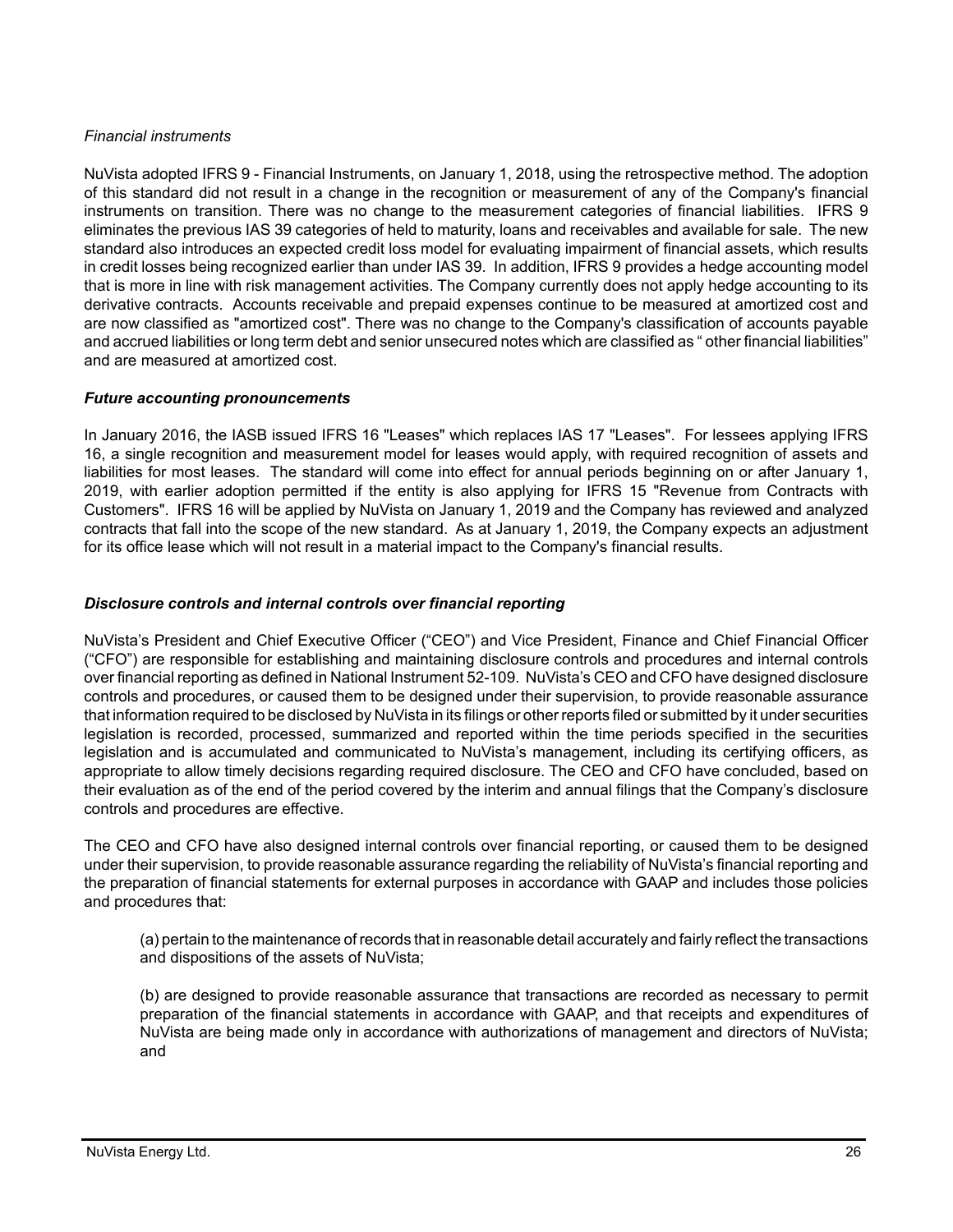(c) are designed to provide reasonable assurance regarding prevention or timely detection of unauthorized acquisition, use or disposition of NuVista's assets that could have a material effect on the annual financial statements.

NuVista has designed its internal controls over financial reporting based on the Committee of Sponsoring Organizations of the Treadway Commission (2013). During the three months ended December 31, 2018, there have been no changes to NuVista's internal controls over financial reporting that have materially or are reasonably likely to materially affect the internal controls over financial reporting; the CEO and CFO have concluded that the internal controls over financial reporting are effective.

Because of their inherent limitations, disclosure controls and procedures and internal control over financial reporting may not prevent or detect misstatements, error or fraud. Control systems, no matter how well conceived or operated, can provide only reasonable, not absolute assurance, that the objectives of the control system are met.

# *Assessment of business risks*

The following are the primary risks associated with the business of NuVista. Most of these risks are similar to those affecting others in the conventional oil and natural gas sector. NuVista's financial position and results of operations are directly impacted by these factors:

- Operational risk associated with the production of oil and natural gas;
- Operational risk associated with third party facility outages and downtime;
- Reserves risk with respect to the quantity and quality of recoverable reserves;
- Commodity risk as crude oil, condensate and natural gas prices and differentials fluctuate due to market forces;
- Financial risk such as volatility of the Cdn/US dollar exchange rate, interest rates and debt service obligations;
- Risk associated with the re-negotiation of NuVista's credit facility and the continued participation of NuVista's lenders;
- Market risk relating to the availability of transportation systems to move the product to market;
- Environmental and safety risk associated with well operations and production facilities;
- Changing government regulations relating to royalty legislation, income tax laws, incentive programs, operating practices, fracturing regulations and environmental protection relating to the oil and natural gas industry; and
- Labour risk related to availability, productivity and retention of qualified personnel.

NuVista seeks to mitigate these risks by:

- Acquiring properties with established production trends to reduce technical uncertainty as well as undeveloped land with development potential;
- Maintaining a low cost structure to maximize product netbacks and reduce impact of commodity price cycles;
- Diversifying properties to mitigate individual property and well risk;
- Maintaining product mix to balance exposure to commodity prices;
- Conducting rigorous reviews of all property acquisitions;
- Monitoring pricing trends and developing a mix of contractual arrangements for the marketing of products with creditworthy counterparties;
- Maintaining a price risk management program to manage commodity prices and foreign exchange currency rates risk and transacting with creditworthy counterparties;
- Ensuring strong third-party operators for non-operated properties;
- Adhering to NuVista's safety program and keeping abreast of current operating best practices;
- Keeping informed of proposed changes in regulations and laws to properly respond to and plan for the effects that these changes may have on our operations;
- Carrying industry standard insurance to cover losses;
- Establishing and maintaining adequate cash resources to fund future abandonment and site restoration costs;